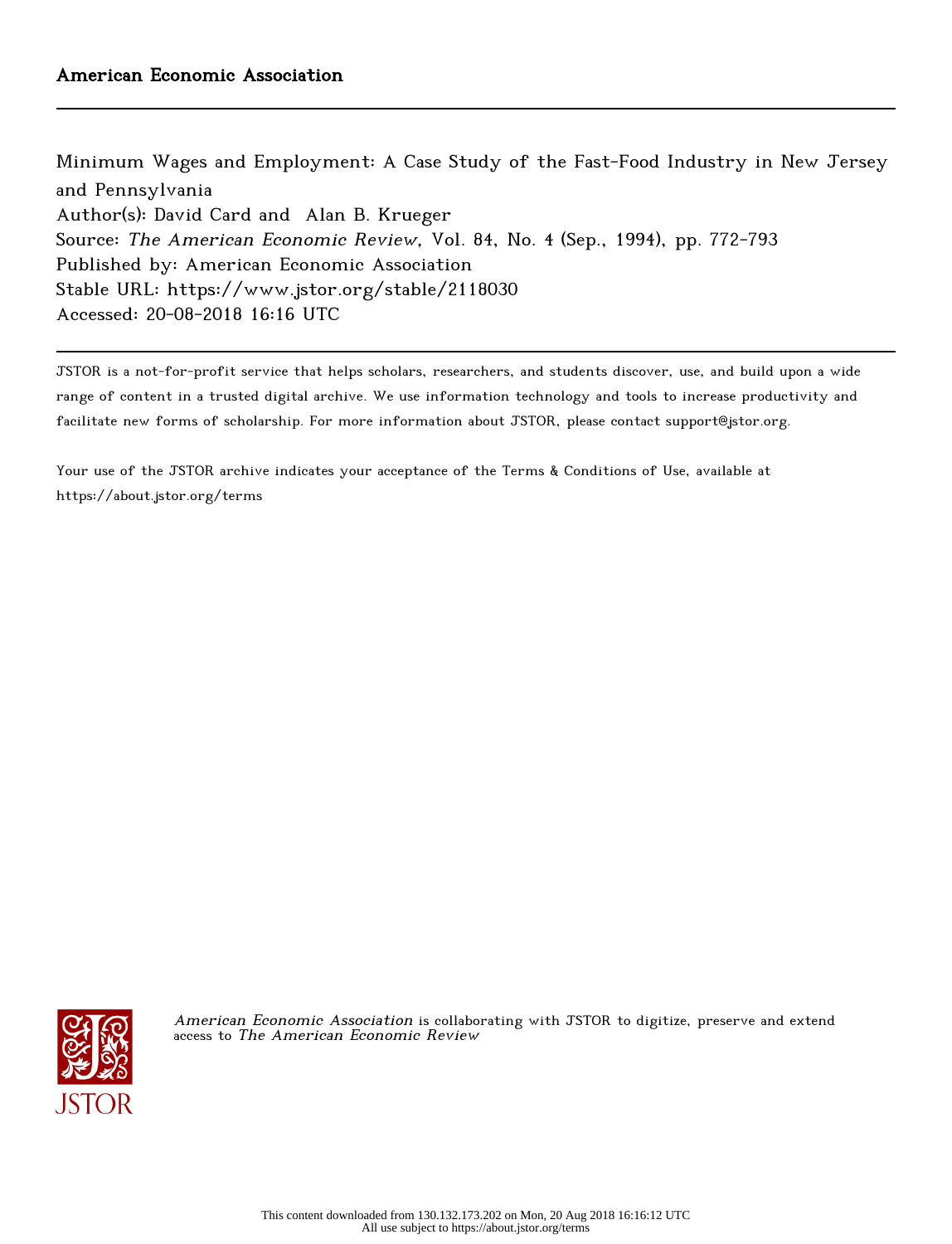# Minimum Wages and Employment: A Case Study of the Fast-Food Industry in New Jersey and Pennsylvania

# By DAVID CARD AND ALAN B. KRUEGER\*

 On April 1, 1992, New Jersey's minimum wage rose from \$4.25 to \$5.05 per hour. To evaluate the impact of the law we surveyed 410 fast-food restaurants in New Jersey and eastern Pennsylvania before and after the rise. Comparisons of employment growth at stores in New Jersey and Pennsylvania (where the minimum wage was constant) provide simple estimates of the effect of the higher minimum wage. We also compare employment changes at stores in New Jersey that were initially paying high wages (above \$5) to the changes at lower-wage stores. We find no indication that the rise in the minimum wage reduced employment. (JEL J30, J23)

 How do employers in a low-wage labor market respond to an increase in the mini mum wage? The prediction from conven tional economic theory is unambiguous: a rise in the minimum wage leads perfectly competitive employers to cut employment (George J. Stigler, 1946). Although studies in the 1970's based on aggregate teenage employment rates usually confirmed this prediction,<sup>1</sup> earlier studies based on com parisons of employment at affected and un affected establishments often did not (e.g., Richard A. Lester, 1960, 1964). Several re-

 \* Department of Economics, Princeton University, Princeton, NJ 08544. We are grateful to the Institute for Research on Poverty, University of Wisconsin, for partial financial support. Thanks to Orley Ashenfelter, Charles Brown, Richard Lester, Gary Solon, two anonymous referees, and seminar participants at Princeton, Michigan State, Texas A&M, University of Michigan, University of Pennsylvania, University of Chicago, and the NBER for comments and sugges tions. We also acknowledge the expert research assis tance of Susan Belden, Chris Burris, Geraldine Harris, and Jonathan Orszag.

See Charles Brown et al. (1982, 1983) for surveys of this literature. A recent update (Allison J. Wellington, 1991) concludes that the employment effects of the minimum wage are negative but small: a 10-percent increase in the minimum is estimated to lower teenage employment rates by 0.06 percentage points.

 cent studies that rely on a similar compara tive methodology have failed to detect a negative employment effect of higher mini mum wages. Analyses of the 1990-1991 in creases in the federal minimum wage (Lawrence F. Katz and Krueger, 1992; Card, 1992a) and of an earlier increase in the minimum wage in California (Card, 1992b) find no adverse employment impact. A study of minimum-wage floors in Britain (Stephen Machin and Alan Manning, 1994) reaches a similar conclusion.

 This paper presents new evidence on the effect of minimum wages on establishment level employment outcomes. We analyze the experiences of 410 fast-food restaurants in New Jersey and Pennsylvania following the increase in New Jersey's minimum wage from \$4.25 to \$5.05 per hour. Comparisons of employment, wages, and prices at stores in New Jersey and Pennsylvania before and after the rise offer a simple method for evaluating the effects of the minimum wage. Comparisons within New Jersey between initially high-wage stores (those paying more than the new minimum rate prior to its effective date) and other stores provide an alternative estimate of the impact of the new law.

 In addition to the simplicity of our empir ical methodology, several other features of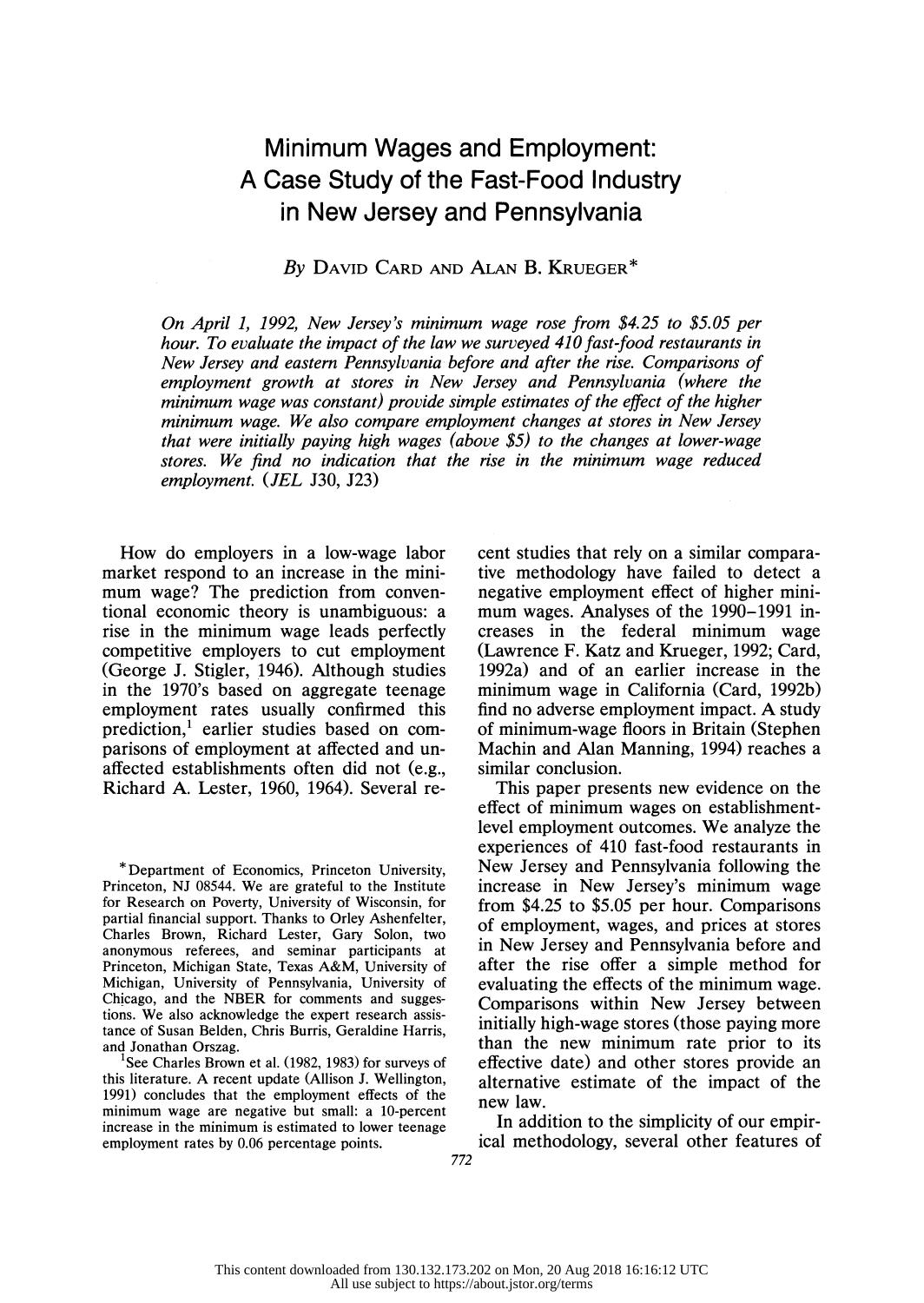the New Jersey law and our data set are also significant. First, the rise in the mini mum wage occurred during a recession. The increase had been legislated two years ear lier when the state economy was relatively healthy. By the time of the actual increase, the unemployment rate in New Jersey had risen substantially and last-minute political action almost succeeded in reducing the minimum-wage increase. It is unlikely that the effects of the higher minimum wage were obscured by a rising tide of general economic conditions.

 Second, New Jersey is a relatively small state with an economy that is closely linked to nearby states. We believe that a control group of fast-food stores in eastern Pennsyl vania forms a natural basis for comparison with the experiences of restaurants in New Jersey. Wage variation across stores in New Jersey, however, allows us to compare the experiences of high-wage and low-wage stores within New Jersey and to test the validity of the Pennsylvania control group. Moreover, since seasonal patterns of em ployment are similar in New Jersey and eastern Pennsylvania, as well as across high- and low-wage stores within New Jer sey, our comparative methodology effec tively "differences out" any seasonal em ployment effects.

 Third, we successfully followed nearly 100 percent of stores from a first wave of inter views conducted just before the rise in the minimum wage (in February and March 1992) to a second wave conducted 7-8 months after (in November and December 1992). We have complete information on store closings and take account of employ ment changes at the closed stores in our analyses. We therefore measure the overall effect of the minimum wage on average employment, and not simply its effect on surviving establishments.

 - Our analysis of employment trends at stores that were open for business before the increase in the minimum wage ignores any potential effect of minimum wages on the rate of new store openings. To assess the likely magnitude of this effect we relate state-specific growth rates in the number of McDonald's fast-food outlets between 1986  and 1991 to measures of the relative mini mum wage in each state.

### I. The New Jersey Law

 A bill signed into law in November 1989 raised the federal minimum wage from \$3.35 per hour to \$3.80 effective April 1, 1990, with a further increase to \$4.25 per hour on April 1, 1991. In early 1990 the New Jersey legislature went one step further, enacting parallel increases in the state minimum wage for 1990 and 1991 and an increase to \$5.05 per hour effective April 1, 1992. The sched uled 1992 increase gave New Jersey the highest state minimum wage in the country and was strongly opposed by business lead ers in the state (see Bureau of National Affairs, Daily Labor Report, 5 May 1990).

 In the two years between passage of the \$5.05 minimum wage and its effective date, New Jersey's economy slipped into reces sion. Concerned with the potentially ad verse impact of a higher minimum wage, the state legislature voted in March 1992 to phase in the 80-cent increase over two years. The vote fell just short of the margin re quired to override a gubernatorial veto, and the Governor allowed the \$5.05 rate to go into effect on April 1 before vetoing the two-step legislation. Faced with the prospect of having to roll back wages for minimum wage earners, the legislature dropped the issue. Despite a strong last-minute chal lenge, the \$5.05 minimum rate took effect as originally planned.

### II. Sample Design and Evaluation

 Early in 1992 we decided to evaluate the impending increase in the New Jersey mini mum wage by surveying fast-food restau rants in New Jersey and eastern Pennsylva nia.2 Our choice of the fast-food industry was driven by several factors. First, fast-food stores are a leading employer of low-wage workers: in 1987, franchised restaurants em-

 $2$ At the time we were uncertain whether the \$5.05 rate would go into effect or be overridden.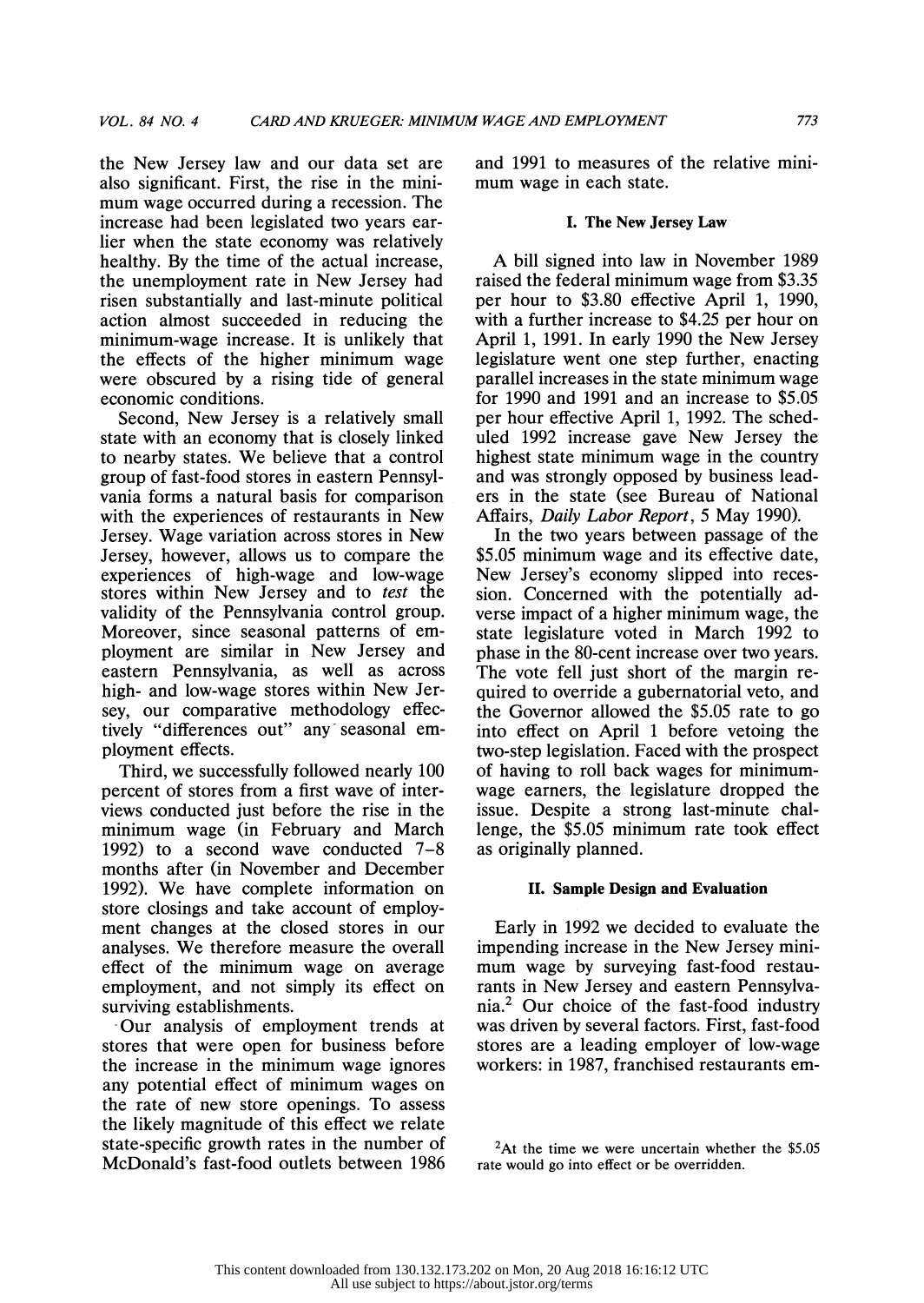### 774 THE AMERICAN ECONOMIC REVIEW SEPTEMBER 1994

|                                                |                |                | Stores in: |
|------------------------------------------------|----------------|----------------|------------|
|                                                | All            | NJ             | <b>PA</b>  |
| Wave 1, February 15 – March 4, 1992:           |                |                |            |
| Number of stores in sample frame: <sup>a</sup> | 473            | 364            | 109        |
| Number of refusals:                            | 63             | 33             | 30         |
| Number interviewed:                            | 410            | 331            | 79         |
| Response rate (percentage):                    | 86.7           | 90.9           | 72.5       |
| Wave 2, November 5 – December 31, 1992:        |                |                |            |
| Number of stores in sample frame:              | 410            | 331            | 79         |
| Number closed:                                 | 6              |                |            |
| Number under rennovation:                      | $\overline{2}$ | 2              | 0          |
| Number temporarily closed: <sup>b</sup>        | $\overline{2}$ | $\overline{c}$ | 0          |
| Number of refusals:                            |                |                | 0          |
| Number interviewed: <sup>c</sup>               | 399            | 321            | 78         |

TABLE 1-SAMPLE DESIGN AND RESPONSE RATES

<sup>a</sup>Stores with working phone numbers only; 29 stores in original sample frame had disconnected phone numbers.

<sup>b</sup>Includes one store closed because of highway construction and one store closed because of a fire.

 $\textdegree$ Includes 371 phone interviews and 28 personal interviews of stores that refused an initial request for a phone interview.

 ployed 25 percent of all workers in the restaurant industry (see U.S. Department of Commerce, 1990 table 13). Second, fast-food restaurants comply with minimum-wage reg ulations and would be expected to raise wages in response to a rise in the minimum wage. Third, the job requirements and products of fast-food restaurants are rela tively homogeneous, making it easier to ob tain reliable measures of employment, wages, and product prices. The absence of tips greatly simplifies the measurement of wages in the industry. Fourth, it is relatively easy to construct a sample frame of fran chised restaurants. Finally, past experience (Katz and Krueger, 1992) suggested that fast-food restaurants have high response rates to telephone surveys.<sup>3</sup>

 Based on these considerations we con structed a sample frame of fast-food restau rants in New Jersey and eastern Pennsylva nia from the Burger King, KFC, Wendy's, and Roy Rogers chains.<sup>4</sup> The first wave of the survey was conducted by telephone in late February and early March 1992, a little over a month before the scheduled increase in New Jersey's minimum wage. The survey included questions on employment, starting wages, prices, and other store characteris tics.<sup>5</sup>

 Table 1 shows that 473 stores in our sam ple frame had working telephone numbers when we tried to reach them in February- March 1992. Restaurants were called as many as nine times to elicit a response. We obtained completed interviews (with some item nonresponse) from 410 of the restau rants, for an overall response rate of 87 percent. The response rate was higher in New Jersey (91 percent) than in Pennsylva-

Copies of the questionnaires used in both waves of the survey are available from the authors upon request.

 $3$ In a pilot survey Katz and Krueger (1992) obtained very low response rates from McDonald's restaurants. For this reason, McDonald's restaurants were excluded from Katz and Krueger's and our sample frames.

<sup>&</sup>lt;sup>4</sup>The sample was derived from white-pages tele phone listings for New Jersey and Pennsylvania as of February 1992.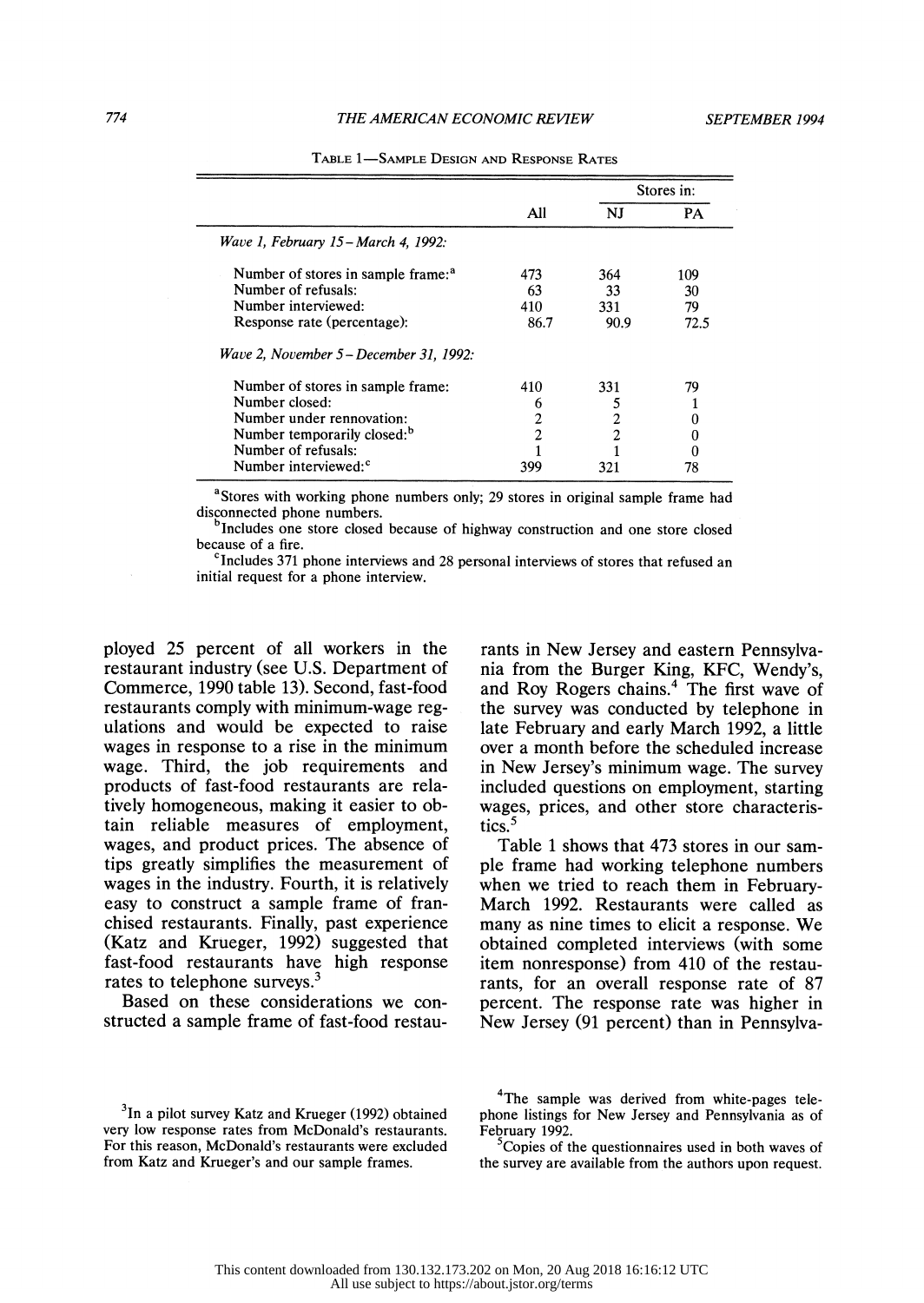nia (72.5 percent) because our interviewer made fewer call-backs to nonrespondents in Pennsylvania.<sup>6</sup> In the analysis below we in vestigate possible biases associated with the degree of difficulty in obtaining the first wave interview.

 The second wave of the survey was con ducted in November and December 1992, about eight months after the minimum-wage increase. Only the 410 stores that re sponded in the first wave were contacted in the second round of interviews. We success fully interviewed 371 (90 percent) of these stores by phone in November 1992. Because of a concern that nonresponding restaurants might have closed, we hired an interviewer to drive to each of the 39 nonrespondents and determine whether the store was still open, and to conduct a personal interview if possible. The interviewer discovered that six restaurants were permanently closed, two were temporarily closed (one because of a fire, one because of road construction), and two were under renovation.<sup>7</sup> Of the 29 stores open for business, all but one granted a request for a personal interview. As a re sult, we have second-wave interview data for 99.8 percent of the restaurants that re sponded in the first wave of the survey, and information on closure status for 100 per cent of the sample.

 Table 2 presents the means for several key variables in our data set, averaged over the subset of nonmissing responses for each variable. In constructing the means, employ ment in wave 2 is set to 0 for the perma-

 $6$ Response rates per call-back were almost identical in the two states. Among New Jersey stores, 44.5 percent responded on the first call, and 72.0 percent responded after at most two call-backs. Among Penn sylvania stores 42.2 percent responded on the first call, and 71.6 percent responded after at most two call backs.

 7As of April 1993 the store closed because of road construction and one of the stores closed for renova tion had reopened. The store closed by fire was open when our telephone interviewer called in November 1992 but refused the interview. By the time of the follow-up personal interview a mall fire had closed the store.

 nently closed stores but is treated as missing for the temporarily closed stores. (Full time-equivalent [FTE] employment was cal culated as the number of full-time workers [including managers] plus 0.5 times the number of part-time workers.)8 Means are presented separately for stores in New Jer sey and Pennsylvania, along with  $t$  statistics for the null hypothesis that the means are equal in the two states.

 Rows la-e show the distribution of stores by chain and ownership status (company owned versus franchisee-owned). The Burger King, Roy Rogers, and Wendy's stores in our sample have similar average food prices, store hours, and employment levels. The KFC stores are smaller and are open for fewer hours. They also offer a more expensive main course than stores in the other chains (chicken vs. hamburgers).

 In wave 1, average employment was 23.3 full-time equivalent workers per store in Pennsylvania, compared with an average of 20.4 in New Jersey. Starting wages were very similar among stores in the two states, although the average price of a "full meal" (medium soda, small fries, and an entree) was significantly higher in New Jersey. There were no significant cross-state differences in average hours of operation, the fraction of full-time workers, or the prevalence of bonus programs to recruit new workers.9

 The average starting wage at fast-food restaurants in New Jersey increased by 10 percent following the rise in the minimum wage. Further insight into this change is provided in Figure 1, which shows the dis tributions of starting wages in the two states before and after the rise. In wave 1, the distributions in New Jersey and Pennsylva-<br>nia were very similar. By wave 2 virtually all

<sup>&</sup>lt;sup>8</sup>We discuss the sensitivity of our results to alterna tive assumptions on the measurement of employment in Section III-C.

These programs offer current employees a cash "bounty" for recruiting any new employee who stays on the job for a minimum period of time. Typical bounties are \$50-\$75. Recruiting programs that award the recruiter with an "employee of the month" desig nation or other noncash bonuses are excluded from our tabulations.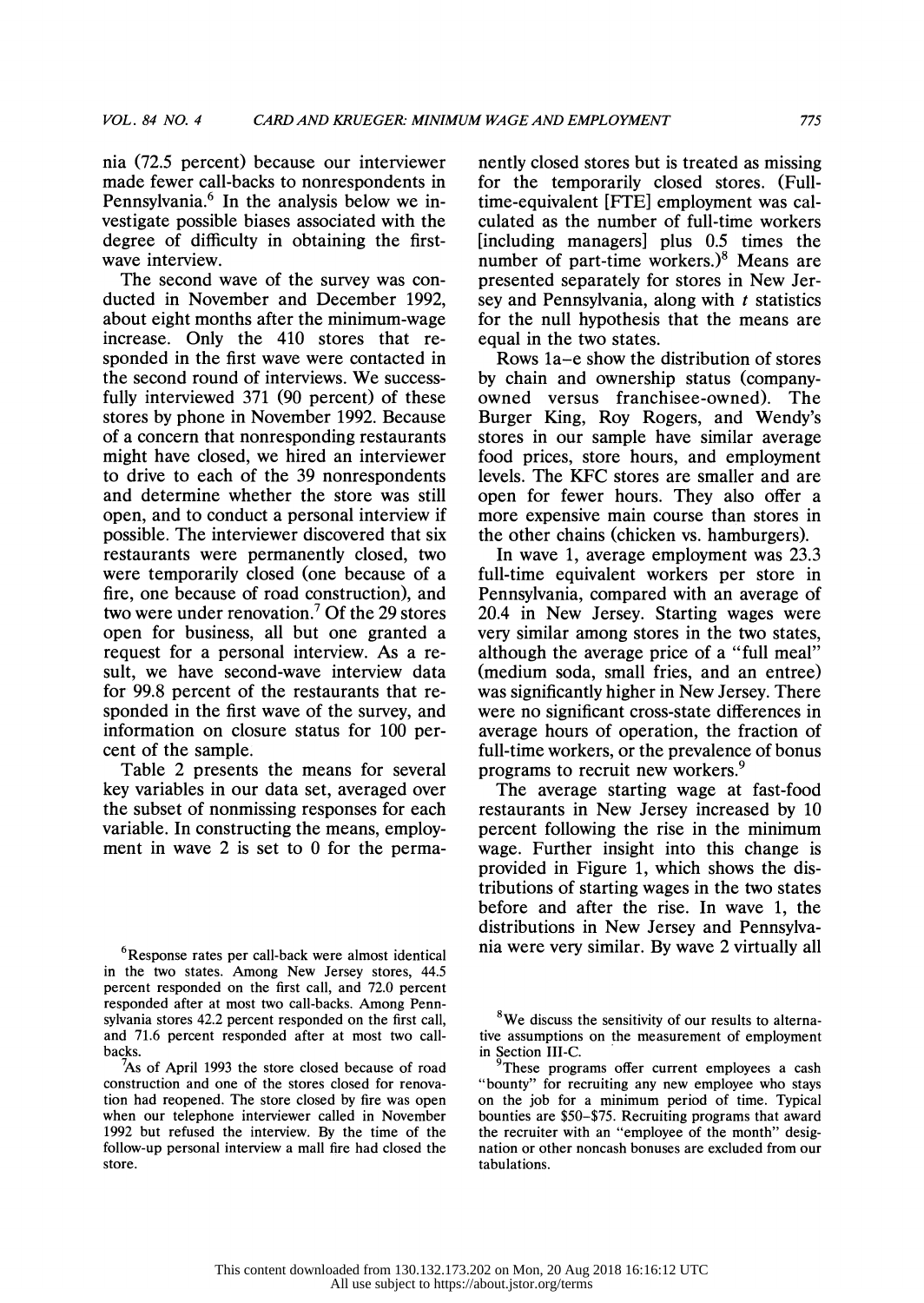# 776 THE AMERICAN ECONOMIC REVIEW SEPTEMBER 1994

|                                               | Stores in: |        |                  |
|-----------------------------------------------|------------|--------|------------------|
| Variable                                      | NJ         | PA     | $t^{\mathbf{a}}$ |
| 1. Distribution of Store Types (percentages): |            |        |                  |
| a. Burger King                                | 41.1       | 44.3   | $-0.5$           |
| b. KFC                                        | 20.5       | 15.2   | 1.2              |
| c. Roy Rogers                                 | 24.8       | 21.5   | 0.6              |
| d. Wendy's                                    | 13.6       | 19.0   | $-1.1$           |
| e. Company-owned                              | 34.1       | 35.4   | $-0.2$           |
| 2. Means in Wave 1:                           |            |        |                  |
| a. FTE employment                             | 20.4       | 23.3   | $-2.0$           |
|                                               | (0.51)     | (1.35) |                  |
| b. Percentage full-time employees             | 32.8       | 35.0   | $-0.7$           |
|                                               | (1.3)      | (2.7)  |                  |
| c. Starting wage                              | 4.61       | 4.63   | $-0.4$           |
|                                               | (0.02)     | (0.04) |                  |
| d. Wage = $$4.25$ (percentage)                | 30.5       | 32.9   | $-0.4$           |
|                                               | (2.5)      | (5.3)  |                  |
| e. Price of full meal                         | 3.35       | 3.04   | 4.0              |
|                                               | (0.04)     | (0.07) |                  |
| f. Hours open (weekday)                       | 14.4       | 14.5   | $-0.3$           |
|                                               | (0.2)      | (0.3)  |                  |
| g. Recruiting bonus                           | 23.6       | 29.1   | $-1.0$           |
|                                               | (2.3)      | (5.1)  |                  |
| 3. Means in Wave 2:                           |            |        |                  |
| a. FTE employment                             | 21.0       | 21.2   | $-0.2$           |
|                                               | (0.52)     | (0.94) |                  |
| b. Percentage full-time employees             | 35.9       | 30.4   | 1.8              |
|                                               | (1.4)      | (2.8)  |                  |
| c. Starting wage                              | 5.08       | 4.62   | 10.8             |
|                                               | (0.01)     | (0.04) |                  |
| d. Wage = $$4.25$ (percentage)                | 0.0        | 25.3   |                  |
|                                               |            | (4.9)  |                  |
| e. Wage = $$5.05$ (percentage)                | 85.2       | 1.3    | 36.1             |
|                                               | (2.0)      | (1.3)  |                  |
| f. Price of full meal                         | 3.41       | 3.03   | 5.0              |
|                                               | (0.04)     | (0.07) |                  |
| g. Hours open (weekday)                       | 14.4       | 14.7   | $-0.8$           |
|                                               | (0.2)      | (0.3)  |                  |
| h. Recruiting bonus                           | 20.3       | 23.4   | $-0.6$           |
|                                               | (2.3)      | (4.9)  |                  |

| Table 2—Means of Key Variables |  |
|--------------------------------|--|
|--------------------------------|--|

 Notes: See text for definitions. Standard errors are given in parentheses. <sup>a</sup>Test of equality of means in New Jersey and Pennsylvania.

 restaurants in New Jersey that had been paying less than \$5.05 per hour reported a starting wage equal to the new rate. Inter estingly, the minimum-wage increase had no apparent "spillover" on higher-wage restau rants in the state: the mean percentage wage change for these stores was  $-3.1$  percent.

 Despite the increase in wages, full-time equivalent employment increased in New Jersey relative to Pennsylvania. Whereas New Jersey stores were initially smaller, employment gains in New Jersey coupled with losses in Pennsylvania led to a small and statistically insignificant interstate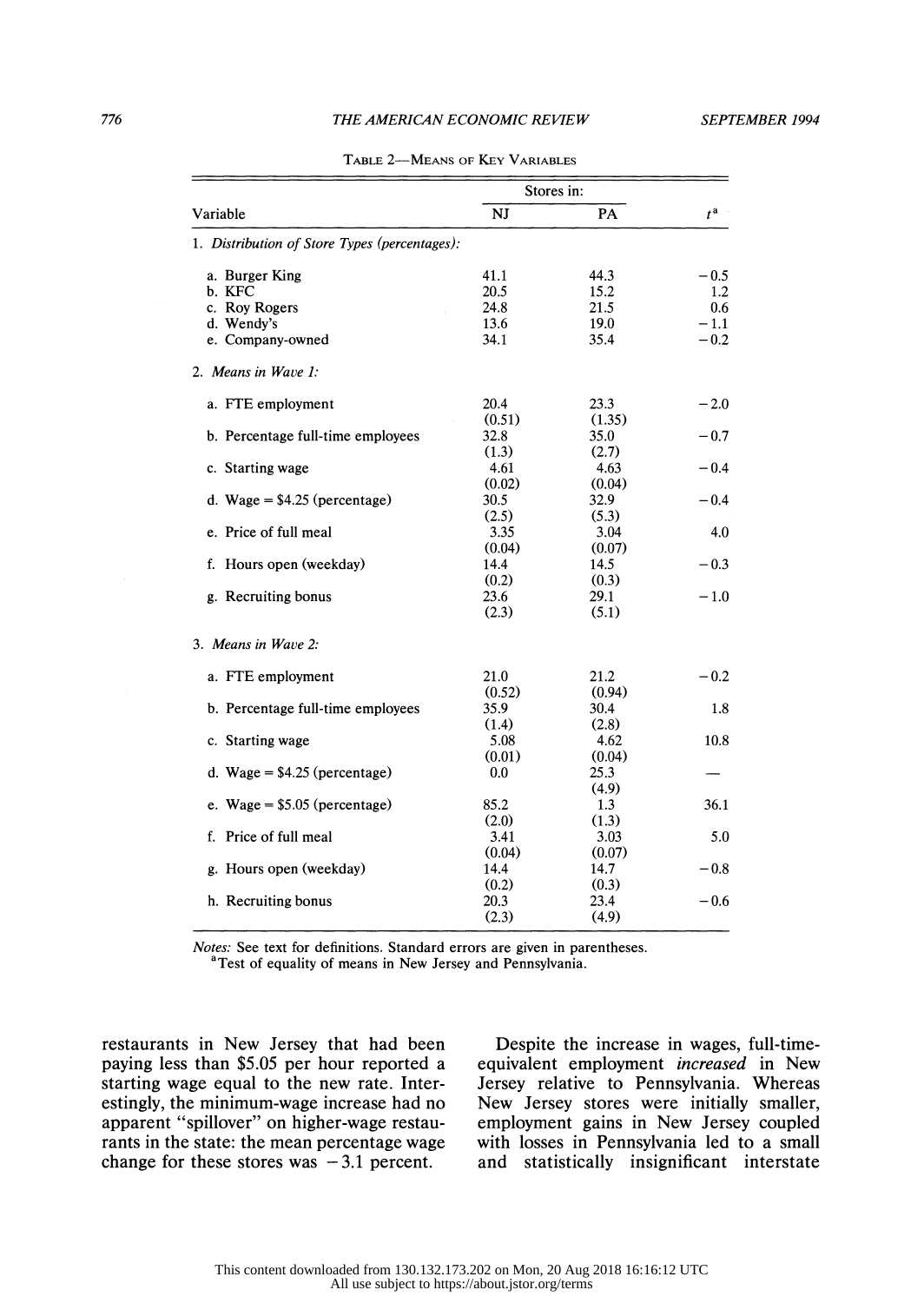

FIGURE 1. DISTRIBUTION OF STARTING WAGE RATES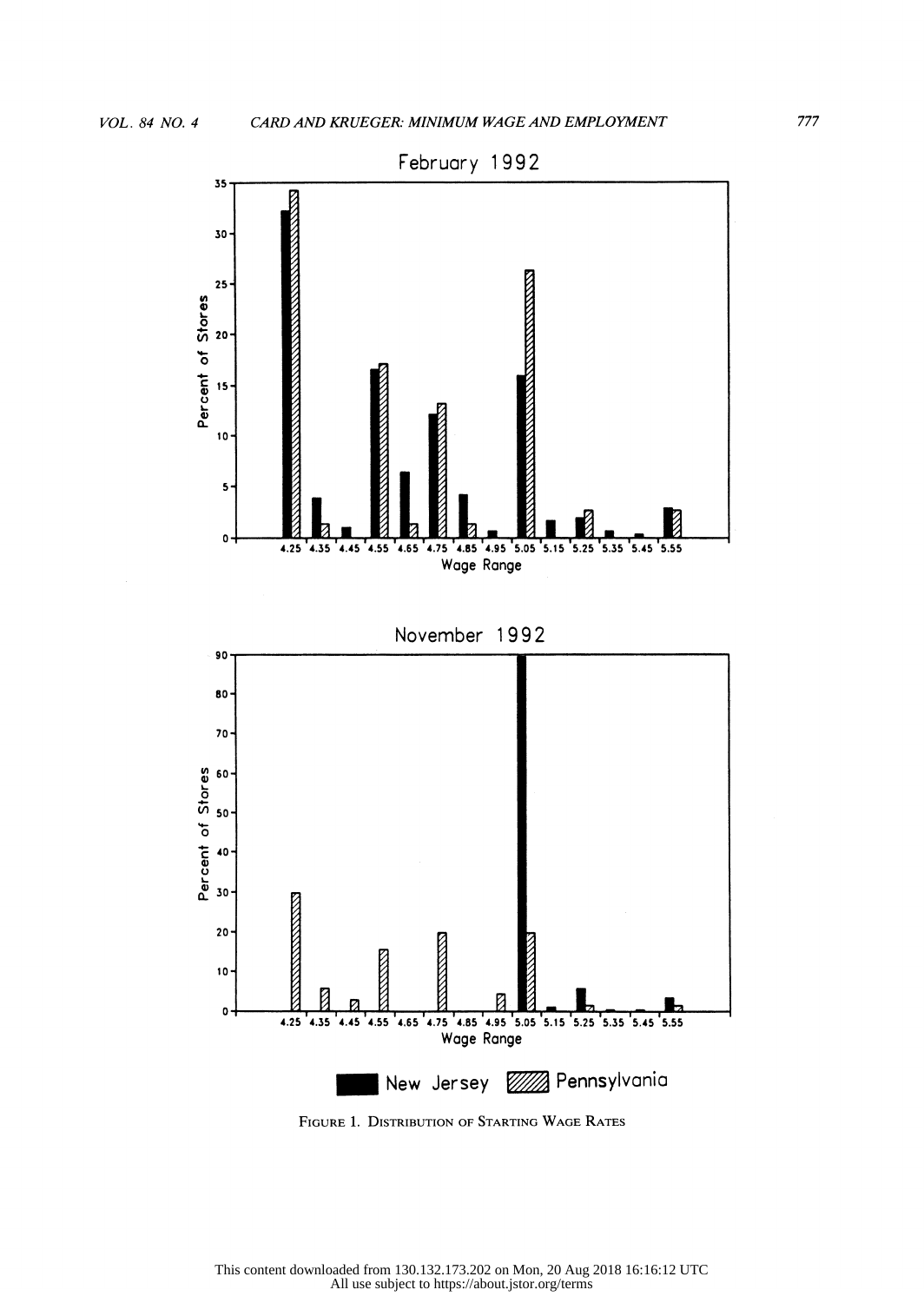difference in wave 2. Only two other vari ables show a relative change between waves 1 and 2: the fraction of full-time employees and the price of a meal. Both variables increased in New Jersey relative to Pennsyl vania.

 We can assess the reliability of our survey questionnaire by comparing the responses of 11 stores that were inadvertently inter viewed twice in the first wave of the survey.10 Assuming that measurement errors in the two interviews are independent of each other and independent of the true variable, the correlation between responses gives an estimate of the "reliability ratio" (the ratio of the variance of the signal to the com bined variance of the signal and noise). The estimated reliability ratios are fairly high, ranging from 0.70 for full-time equivalent employment to 0.98 for the price of a meal.<sup>11</sup>

 We have also checked whether stores with missing data for any key variables are dif ferent from restaurants with complete re sponses. We find that stores with missing data on employment, wages, or prices are similar in other respects to stores with com plete data. There is a significant size differ ential associated with the likelihood of the store closing after wave 1. The six stores that closed were smaller than other stores (with an average employment of only 12.4 full-time-equivalent employees in wave  $1$ ).<sup>12</sup>

# III. Employment Effects of the Minimum-Wage Increase

# A. Differences in Differences

 Table 3 summarizes the levels and changes in average employment per store in

<sup>12</sup>A probit analysis of the probability of closure shows that the initial size of the store is a significant predictor of closure. The level of starting wages has a numerically small and statistically insignificant coeffi cient in the probit model.

 our survey. We present data by state in columns (i) and (ii), and for stores in New Jersey classified by whether the starting wage in wave 1 was exactly \$4.25 per hour [column (iv)] between \$4.26 and \$4.99 per hour [column (v)] or \$5.00 or more per hour [column (vi)]. We also show the differences in average employment between New Jersey and Pennsylvania stores [column (iii)] and between stores in the various wage ranges in New Jersey [columns (vii)-(viii)].

 Row 3 of the table presents the changes in average employment between waves 1 and 2. These entries are simply the differ ences between the averages for the two waves (i.e., row 2 minus row 1). An alterna tive estimate of the change is presented in row 4: here we have computed the change in employment over the subsample of stores that reported valid employment data in both waves. We refer to this group of stores as the balanced subsample. Finally, row 5 pre sents the average change in employment in the balanced subsample, treating wave-2 employment at the four temporarily closed stores as zero, rather than as missing.

 As noted in Table 2, New Jersey stores were initially smaller than their Pennsylva nia counterparts but grew relative to Penn sylvania stores after the rise in the mini mum wage. The relative gain (the "dif ference in differences" of the changes in employment) is 2.76 FTE employees (or 13 percent), with a  $t$  statistic of 2.03. Inspec tion of the averages in rows 4 and 5 shows that the relative change between New Jer sey and Pennsylvania stores is virtually iden tical when the analysis is restricted to the balanced subsample, and it is only slightly smaller when wave-2 employment at the temporarily closed stores is treated as zero.

 Within New Jersey, employment ex panded at the low-wage stores (those paying \$4.25 per hour in wave 1) and contracted at the high-wage stores (those paying \$5.00 or more per hour). Indeed, the average change in employment at the high-wage stores  $(-2.16$  FTE employees) is almost identical to the change among Pennsylvania stores  $(-2.28$  FTE employees). Since high-wage stores in New Jersey should have been

<sup>&</sup>lt;sup>10</sup>These restaurants were interviewed twice because their phone numbers appeared in more than one phone book, and neither the interviewer nor the respondent noticed that they were previously interviewed.

 <sup>&</sup>quot;Similar reliability ratios for very similar questions were obtained by Katz and Krueger (1992).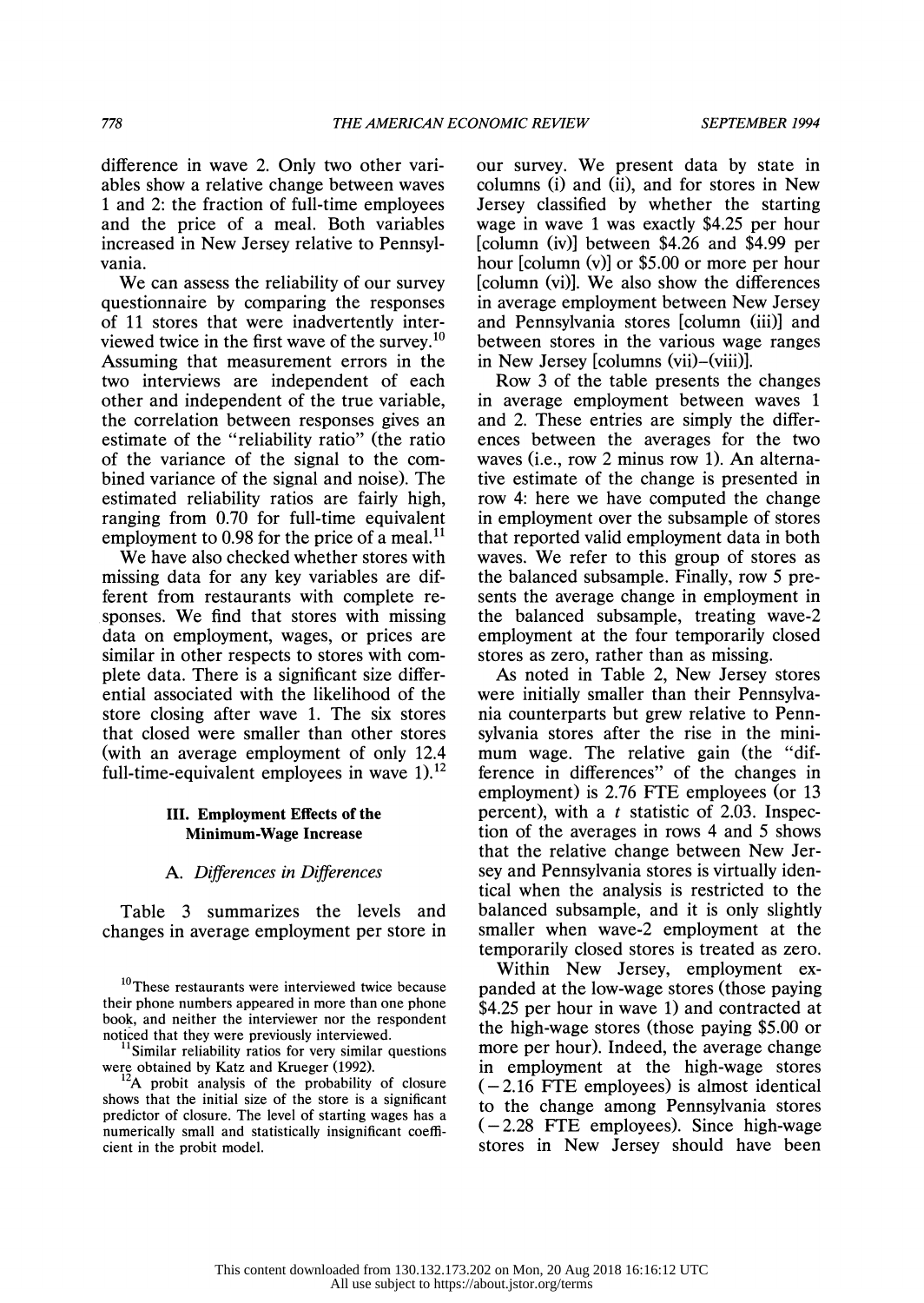largely unaffected by the new minimum wage, this comparison provides a specifica tion test of the validity of the Pennsylvania control group. The test is clearly passed. Regardless of whether the affected stores are compared to stores in Pennsylvania or high-wage stores in New Jersey, the esti mated employment effect of the minimum wage is similar.

 The results in Table 3 suggest that em ployment contracted between February and November of 1992 at fast-food stores that were unaffected by the rise in the minimum wage (stores in Pennsylvania and stores in New Jersey paying \$5.00 per hour or more in wave 1). We suspect that the reason for this contraction was the continued worsen ing of the economies of the middle-Atlantic states during 1992.<sup>13</sup> Unemployment rates in New Jersey, Pennsylvania, and New York all trended upward between 1991 and 1993, with a larger increase in New Jersey than Pennsylvania during 1992. Since sales of franchised fast-food restaurants are pro cyclical, the rise in unemployment would be expected to lower fast-food employment in the absence of other factors.14

# B. Regression-Adjusted Models

 The comparisons in Table 3 make no allowance for other sources of variation in employment growth, such as differences across chains. These are incorporated in the estimates in Table 4. The entries in this table are regression coefficients from models of the form:

(1a) 
$$
\Delta E_i = a + bX_i + cNJ_i + \varepsilon_i
$$

or

$$
(1b) \quad \Delta E_i = a' + \mathbf{b}' \mathbf{X}_i + c' \mathbf{G} \mathbf{A} \mathbf{P}_i + \varepsilon'_i
$$

where  $\Delta E_i$  is the change in employment from wave 1 to wave 2 at store  $i$ ,  $\mathbf{X}_i$  is a set of characteristics of store  $i$ , and NJ<sub>i</sub> is a dummy variable that equals 1 for stores in New Jersey. GAP is an alternative measure of the impact of the minimum wage at store  $i$  based on the initial wage at that store  $(W_1)$ :

 $GAP_i = 0$  for stores in Pennsylvania

$$
= 0
$$
 for stores in New Jersey with

$$
W_{1i} \geq $5.05
$$

$$
= (5.05 - W_{1i}) / W_{1i}
$$

for other stores in New Jersey.

GAP, is the proportional increase in wages at store i necessary to meet the new mini mum rate. Variation in  $GAP_i$  reflects both the New Jersey-Pennsylvania contrast and differences within New Jersey based on re ported starting wages in wave 1. Indeed, the value of  $GAP<sub>i</sub>$  is a strong predictor of the actual proportional wage change between waves 1 and 2 ( $R^2 = 0.75$ ), and conditional on  $GAP<sub>i</sub>$  there is no difference in wage behavior between stores in New Jersey and Pennsylvania.<sup>15</sup>

 The estimate in column (i) of Table 4 is directly comparable to the simple difference-in-differences of employment changes in column (iv), row 4 of Table 3. The discrepancy between the two estimates is due to the restricted sample in Table 4. In Table 4 and the remaining ta bles in this section we restrict our analysis to the set of stores with available employ ment and wage data in both waves of the

<sup>&</sup>lt;sup>13</sup>An alternative possibility is that seasonal factors produce higher employment at fast-food restaurants in February and March than in November and December. An analysis of national employment data for food preparation and service workers, however, shows higher average employment in the fourth quarter than in the first quarter.

<sup>&</sup>lt;sup>14</sup>To investigate the cyclicality of fast-food restau rant sales we regressed the year-to-year change in U.S. sales of the McDonald's restaurant chain from 1976-1991 on the corresponding change in the unem ployment rate. The regression results show that a 1-percentage-point increase in the unemployment rate reduces sales by \$257 million, with a  $t$  statistic of 3.0.

<sup>&</sup>lt;sup>15</sup>A regression of the proportional wage change between waves 1 and 2 on  $GAP$ , has a coefficient of 1.03.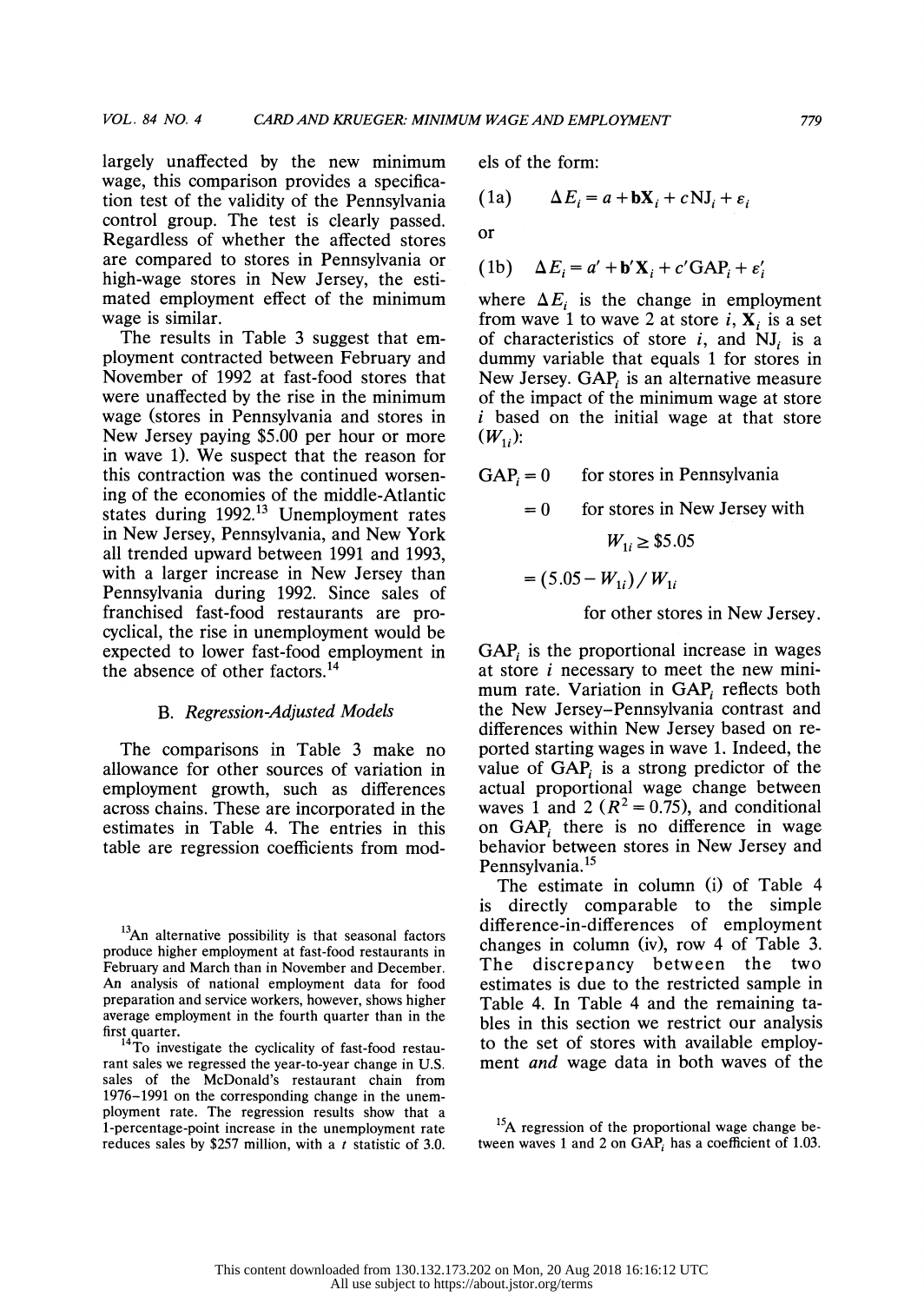|                                                                                             | Stores by state   |                        |                                   | Stores in New Jersey <sup>a</sup> | Differences within NJ <sup>b</sup> |                                            |                         |                             |
|---------------------------------------------------------------------------------------------|-------------------|------------------------|-----------------------------------|-----------------------------------|------------------------------------|--------------------------------------------|-------------------------|-----------------------------|
| Variable                                                                                    | <b>PA</b><br>(i)  | N <sub>J</sub><br>(ii) | Difference,<br>$NJ - PA$<br>(iii) | $Wage =$<br>\$4.25<br>(iv)        | $Wage =$<br>$$4.26 - $4.99$<br>(v) | Wage $\geq$<br>\$5.00<br>(v <sub>i</sub> ) | $Low-$<br>high<br>(vii) | Midrange-<br>high<br>(viii) |
| 1. FTE employment before,<br>all available observations                                     | 23.33<br>(1.35)   | 20.44<br>(0.51)        | $-2.89$<br>(1.44)                 | 19.56<br>(0.77)                   | 20.08<br>(0.84)                    | 22.25<br>(1.14)                            | $-2.69$<br>(1.37)       | $-2.17$<br>(1.41)           |
| 2. FTE employment after,<br>all available observations                                      | 21.17<br>(0.94)   | 21.03<br>(0.52)        | $-0.14$<br>(1.07)                 | 20.88<br>(1.01)                   | 20.96<br>(0.76)                    | 20.21<br>(1.03)                            | 0.67<br>(1.44)          | 0.75<br>(1.27)              |
| 3. Change in mean FTE<br>employment                                                         | $-2.16$<br>(1.25) | 0.59<br>(0.54)         | 2.76<br>(1.36)                    | 1.32<br>(0.95)                    | 0.87<br>(0.84)                     | $-2.04$<br>(1.14)                          | 3.36<br>(1.48)          | 2.91<br>(1.41)              |
| 4. Change in mean FTE<br>employment, balanced<br>sample of stores <sup>c</sup>              | $-2.28$<br>(1.25) | 0.47<br>(0.48)         | 2.75<br>(1.34)                    | 1.21<br>(0.82)                    | 0.71<br>(0.69)                     | $-2.16$<br>(1.01)                          | 3.36<br>(1.30)          | 2.87<br>(1.22)              |
| 5. Change in mean FTE<br>employment, setting<br>FTE at temporarily<br>closed stores to $0d$ | $-2.28$<br>(1.25) | 0.23<br>(0.49)         | 2.51<br>(1.35)                    | 0.90<br>(0.87)                    | 0.49<br>(0.69)                     | $-2.39$<br>(1.02)                          | 3.29<br>(1.34)          | 2.88<br>(1.23)              |

| Table 3—Average Employment Per Store Before and After the Rise |                            |  |  |  |
|----------------------------------------------------------------|----------------------------|--|--|--|
|                                                                | IN NEW JERSEY MINIMUM WAGE |  |  |  |

Notes: Standard errors are shown in parentheses. The sample consists of all stores with available data on employment. FTE (full-time-equivalent) employment counts each part-time worker as half a full-time worker. Employment at six closed stores is set to zero. Employment at four temporarily closed stores is treated as missing.

Stores in New Jersey were classified by whether starting wage in wave 1 equals \$4.25 per hour ( $N = 101$ ), is between

\$4.26 and \$4.99 per hour (N = 140), or is \$5.00 per hour or higher (N = 73).<br><sup>b</sup>Difference in employment between low-wage (\$4.25 per hour) and high-wage (  $\ge$  \$5.00 per hour) stores; and difference in employment between midrange (\$4.26-\$4.99 per hour) and high-wage stores.

 $\textdegree$ Subset of stores with available employment data in wave 1 and wave 2.

dIn this row only, wave-2 employment at four temporarily closed stores is set to 0. Employment changes are based on the subset of stores with available employment data in wave 1 and wave 2.

| Independent variable                                | (i)            | (ii)           | (iii)           | (iv)            | (v)             |
|-----------------------------------------------------|----------------|----------------|-----------------|-----------------|-----------------|
| 1. New Jersey dummy                                 | 2.33<br>(1.19) | 2.30<br>(1.20) |                 |                 |                 |
| 2. Initial wage gap <sup>a</sup>                    |                |                | 15.65<br>(6.08) | 14.92<br>(6.21) | 11.91<br>(7.39) |
| 3. Controls for chain and<br>ownership <sup>b</sup> | no             | yes            | no              | yes             | yes             |
| 4. Controls for region <sup>c</sup>                 | no             | no             | no              | no              | yes             |
| 5. Standard error of regression                     | 8.79           | 8.78           | 8.76            | 8.76            | 8.75            |
| 6. Probability value for controls <sup>d</sup>      |                | 0.34           |                 | 0.44            | 0.40            |

### TABLE 4-REDUCED-FORM MODELS FOR CHANGE IN EMPLOYMENT

 Notes: Standard errors are given in parentheses. The sample consists of 357 stores with available data on employment and starting wages in waves 1 and 2. The dependent variable in all models is change in FTE employment. The mean and standard deviation of the dependent variable are  $-0.237$  and 8.825, respectively. All models include an unrestricted constant (not reported).

<sup>a</sup>Proportional increase in starting wage necessary to raise starting wage to new minimum rate. For stores in Pennsylvania the wage gap is 0.

Three dummy variables for chain type and whether or not the store is companyowned are included.

 $\textdegree$ Dummy variables for two regions of New Jersey and two regions of eastern Pennsylvania are included.

<sup>d</sup>Probability value of joint  $F$  test for exclusion of all control variables.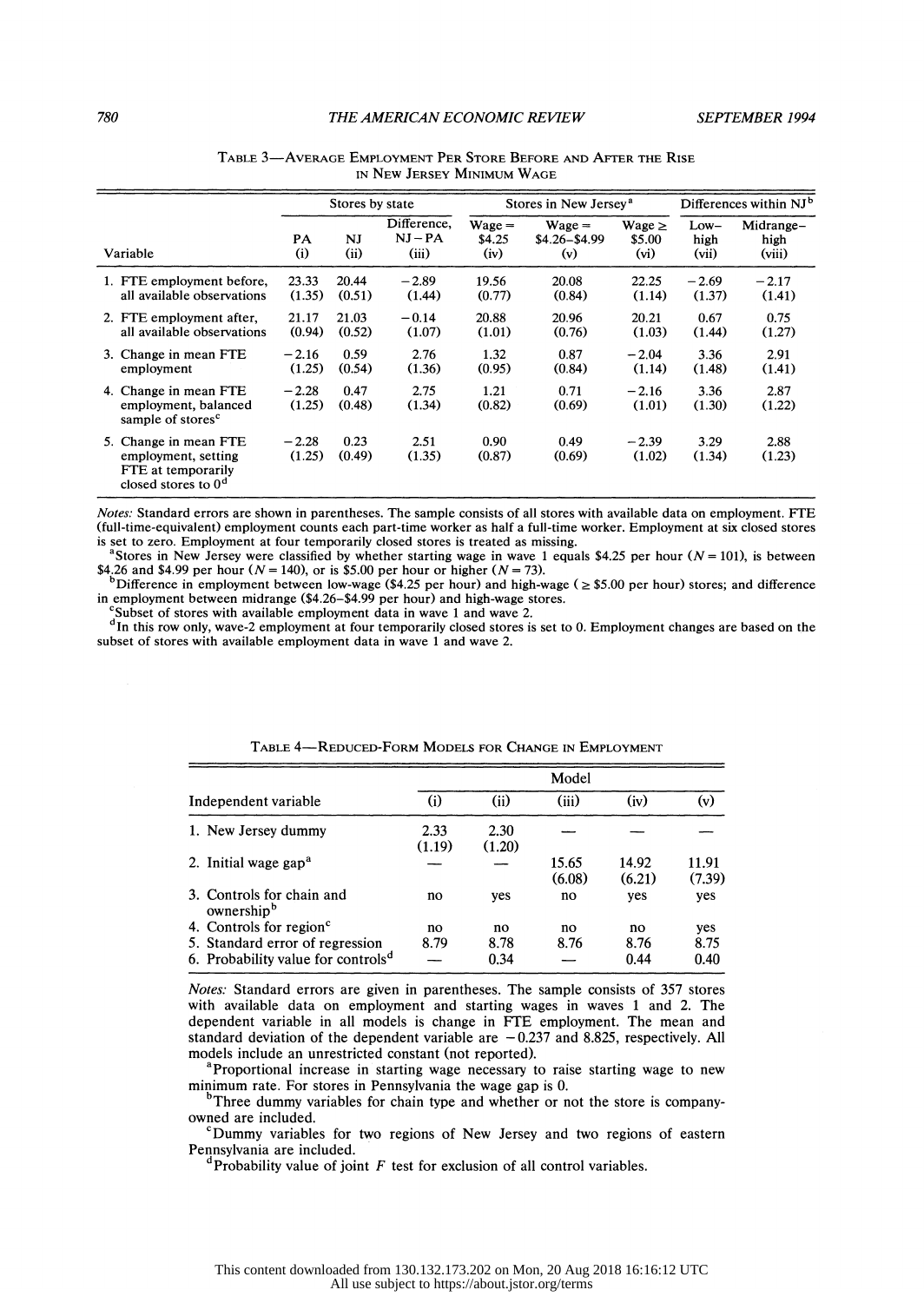survey. This restriction results in a slightly smaller estimate of the relative increase in employment in New Jersey.

 The model in column (ii) introduces a set of four control variables: dummies for three of the chains and another dummy for company-owned stores. As shown by the probability values in row 6, these covariates add little to the model and have no effect on the size of the estimated New Jersey dummy.

The specifications in columns  $(iii)$ – $(v)$  use the GAP variable to measure the effect of the minimum wage. This variable gives a slightly better fit than the simple New Jer sey dummy, although its implications for the New Jersey-Pennsylvania comparison are similar. The mean value of  $GAP$  among New Jersey stores is 0.11. Thus the estimate in column (iii) implies a 1.72 increase in FTE employment in New Jersey relative to Pennsylvania.

Since GAP, varies within New Jersey, it is possible to add both  $GAP_i$  and NJ<sub>i</sub> to the employment model. The estimated coeffi cient of the New Jersey dummy then pro vides a test of the Pennsylvania control group. When we estimate these models, the coefficient of the New Jersey dummy is in significant (with  $t$  ratios of 0.3–0.7), imply ing that inferences about the effect of the minimum wage are similar whether the comparison is made across states or across stores in New Jersey with higher and lower initial wages.

 An even stronger test is provided in col umn (v), where we have added dummies representing three regions of New Jersey (North, Central, and South) and two regions of eastern Pennsylvania (Allentown-Easton and the northern suburbs of Philadelphia). These dummies control for any region specific demand shocks and identify the ef fect of the minimum wage by comparing employment changes at higher- and lower wage stores within the same region of New Jersey. The probability value in row 6 shows no evidence of regional components in em ployment growth. The addition of the re gion dummies attenuates the GAP coeffi cient and raises its standard error, however, making it no longer possible to reject the  null hypothesis of a zero employment effect of the minimum wage. One explanation for this attenuation is the presence of measure ment error in the starting wage. Even if employment growth has no regional compo nent, the addition of region dummies will lead to some attenuation of the estimated GAP coefficient if some of the true varia tion in GAP is explained by region. Indeed, calculations based on the estimated reliabil ity of the GAP variable (from the set of 11 double interviews) suggest that the fall in the estimated GAP coefficient from column (iv) to column (v) is just equal to the ex pected change attributable to measurement  $error<sup>16</sup>$ 

 We have also estimated the models in Table 4 using as a dependent variable the proportional change in employment at each store.<sup>17</sup> The estimated coefficients of the New Jersey dummy and the GAP variable are uniformly positive in these models but insignificantly different from 0 at conven tional levels. The implied employment ef fects of the minimum wage are also smaller when the dependent variable is expressed in proportional terms. For example, the GAP coefficient in column (iii) of Table 4 implies that the increase in minimum wages raised employment at New Jersey stores that were initially paying \$4.25 per hour by 14 per cent. The estimated GAP coefficient from a corresponding proportional model implies an effect of only 7 percent. The difference is attributable to heterogeneity in the effect of the minimum wage at larger and smaller stores. Weighted versions of the propor tional-change models (using initial employ ment as a weight) give rise to wage elastici-

<sup>16</sup>In a regression model without other controls the expected attenuation of the GAP coefficient due to measurement error is the reliability ratio of GAP  $(\gamma_0)$ , which we estimate at 0.70. The expected attenuation factor when region dummies are added to the model is  $\gamma_1 = (\gamma_0 - R^2)/(1 - R^2)$ , where  $R^2$  is the R-square statistic of a regression of GAP on region effects (equal to 0.30). Thus, we expect the estimated GAP coeffi cient to fall by a factor of  $\gamma_1 / \gamma_0 = 0.8$  when region dummies are added to a regression model.

These specifications are reported in table 4 of Card and Krueger (1993).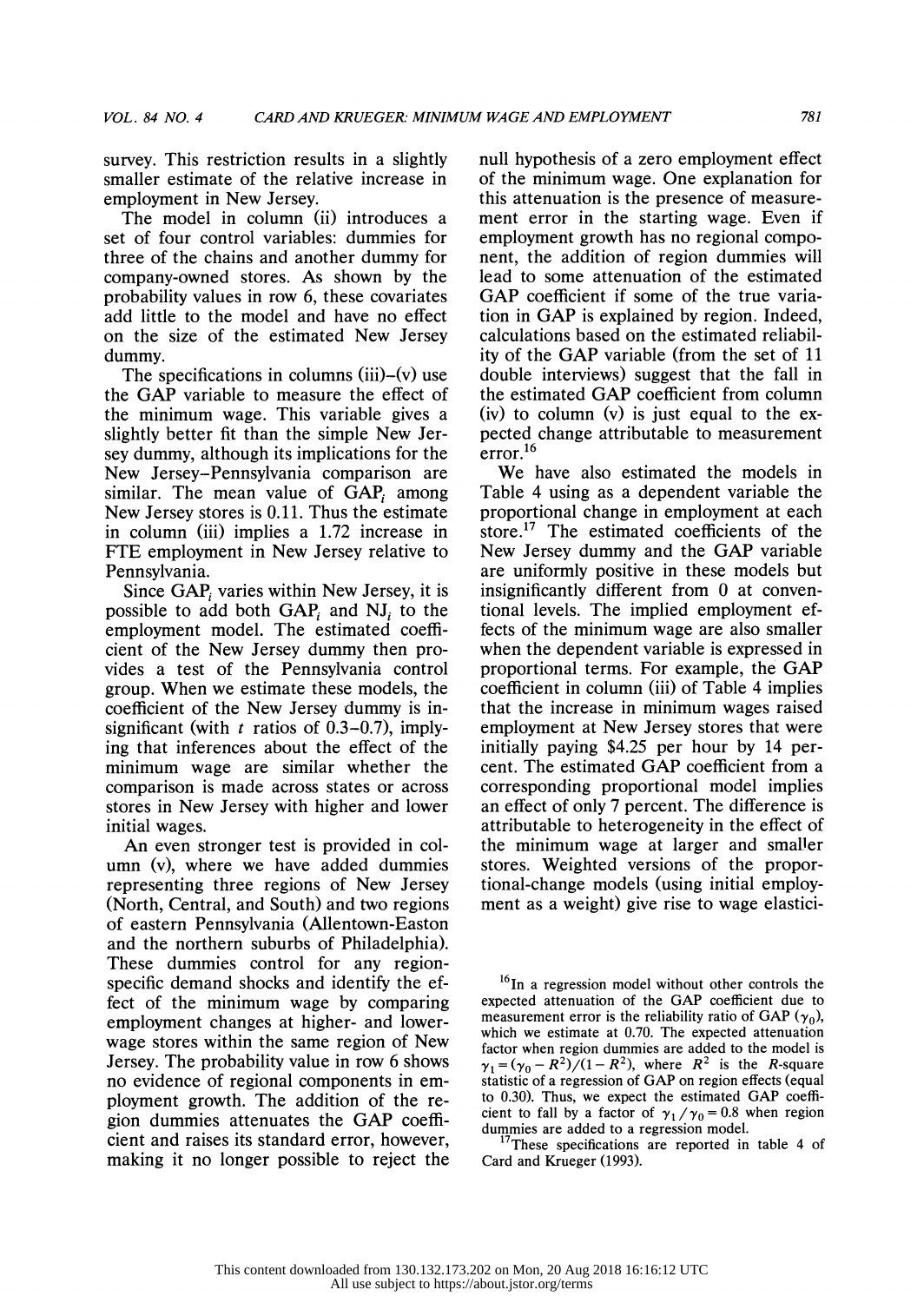ties similar to the elasticities implied by the estimates in Table 4 (see below).

# C. Specification Tests

 The results in Tables 3 and 4 seem to contradict the standard prediction that a rise in the minimum wage will reduce em ployment. Table 5 presents some alternative specifications that probe the robustness of this conclusion. For completeness, we re port estimates of models for the change in employment [columns (i) and (ii)] and esti mates of models for the proportional change in employment [columns (iii) and (iv)]. $^{18}$  The first row of the table reproduces the "base specification" from columns (ii) and (iv) of Table 4. (Note that these models include chain dummies and a dummy for company owned stores). Row 2 presents an alterna tive set of estimates when we set wave-2 employment at the temporarily closed stores to 0 (expanding our sample size by 4). This change has a small attenuating effect on the coefficient of the New Jersey dummy (since all four stores are in New Jersey) but less effect on the GAP coefficient (since the size of GAP is uncorrelated with the probability of a temporary closure within New Jersey).

 Rows 3-5 present estimation results us ing alternative measures of full-time-equiv alent employment. In row 3, employment is redefined to exclude management employ ees. This change has no effect relative to the base specification. In rows 4 and 5, we include managers in FTE employment but reweight part-time workers as either 40 per cent or 60 percent of full-time workers (in stead of  $50$  percent).<sup>19</sup> These changes have

<sup>18</sup>The proportional change in employment is de fined as the change in employment divided by the average level of employment in waves 1 and 2. This results in very similar coefficients but smaller standard errors than the alternative of dividing by wave-1 em ployment. For closed stores we set the proportional change in employment to  $-1$ .

Analysis of the 1991 Current Population Survey reveals that part-time workers in the restaurant indus try work about 46 percent as many hours as full-time workers. Katz and Krueger (1992) report that the ratio of part-time workers' hours to full-time workers' hours in the fast-food industry is 0.57.

 little effect on the models for the level of employment but yield slightly smaller point estimates in the proportional-employment change models.

 In row 6 we present estimates obtained from a subsample that excludes 35 stores in towns along the New Jersey shore. The ex clusion of these stores, which may have a different seasonal pattern than other stores in our sample, leads to slightly larger mini mum-wage effects. A similar finding emerges in row 7 when we add a set of dummy variables that indicate the week of the wave-2 interview.20

 As noted earlier, we made an extra effort to obtain responses from New Jersey stores in the first wave of our survey. The fraction of stores called three or more times to ob tain an interview was higher in New Jersey than in Pennsylvania. To check the sensitiv ity of our results to this sampling feature, we reestimated our models on a subsample that excludes any stores that were called back more than twice. The results, in row 8, are very similar to the base specification.

 Row 9 presents weighted estimation re sults for the proportional-employment change models, using as weights the initial levels of employment in each store. Since the proportional change in average employ ment is an employment-weighted average of the proportional changes at each store, a weighted version of the proportional-change model should give rise to elasticities that are similar to the implied elasticities arising from the levels models. Consistent with this expectation, the weighted estimates are larger than the unweighted estimates, and significantly different from 0 at conventional levels. The weighted estimate of the New Jersey dummy (0.13) implies a 13-percent relative increase in New Jersey employment -the same proportional employment effect implied by the simple difference-in-dif ferences in Table 3. Similarly, the weighted estimate of the GAP coefficient in the proportional-change model (0.81) is close to

 $20$ We also added dummies for the interview dates for the wave-1 survey, but these were insignificant and did not change the estimated minimum-wage effects.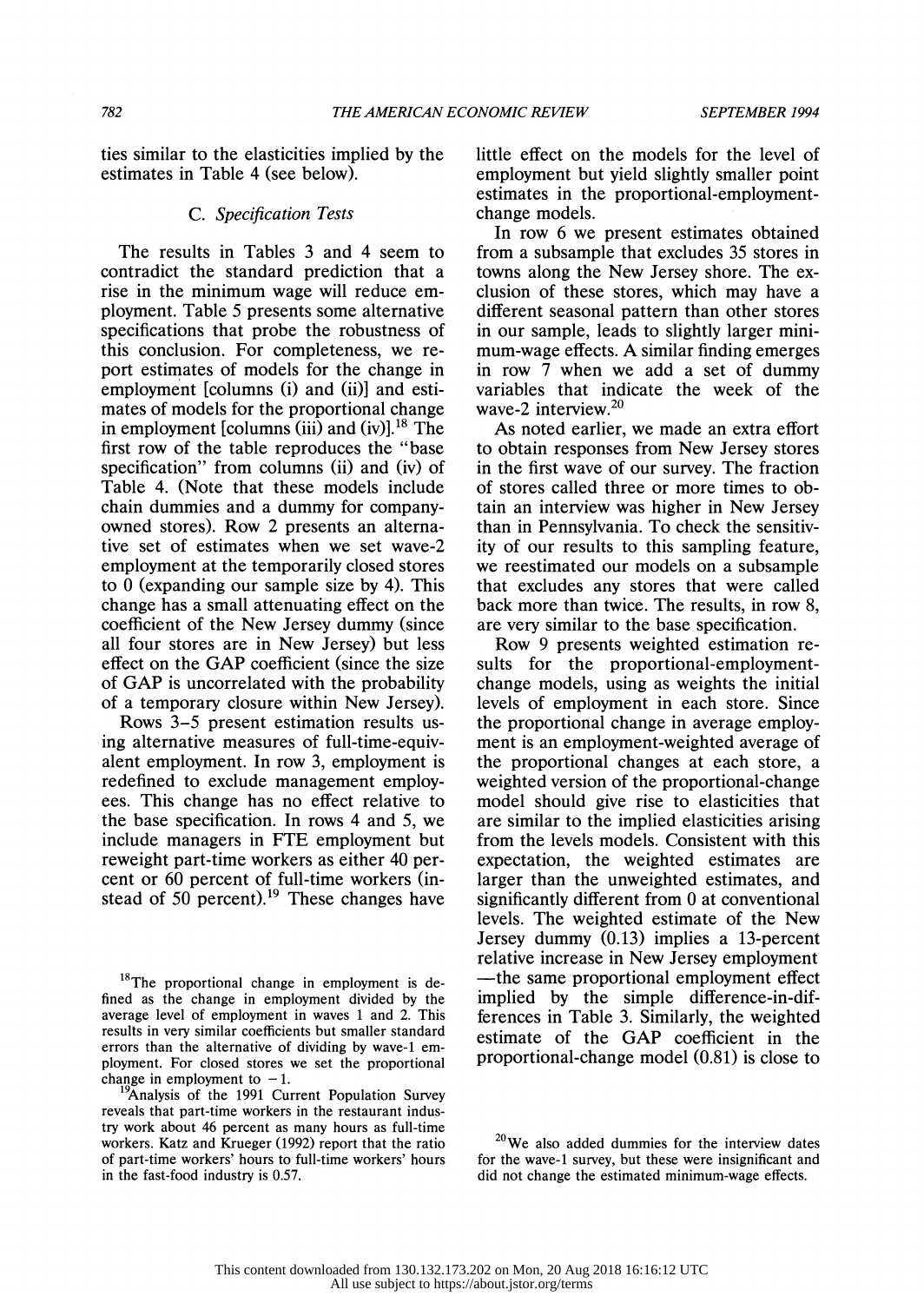### VOL. 84 NO. 4 CARD AND KRUEGER: MINIMUM WAGE AND EMPLOYMENT 783

|               |                                                                               |                 | Change in employment | Proportional change<br>in employment |                     |  |
|---------------|-------------------------------------------------------------------------------|-----------------|----------------------|--------------------------------------|---------------------|--|
| Specification |                                                                               | NJ dummy<br>(i) | Gap measure<br>(ii)  | NJ dummy<br>(iii)                    | Gap measure<br>(iv) |  |
|               | 1. Base specification                                                         | 2.30<br>(1.19)  | 14.92<br>(6.21)      | 0.05<br>(0.05)                       | 0.34<br>(0.26)      |  |
|               | 2. Treat four temporarily closed stores<br>as permanently closed <sup>a</sup> | 2.20<br>(1.21)  | 14.42<br>(6.31)      | 0.04<br>(0.05)                       | 0.34<br>(0.27)      |  |
|               | 3. Exclude managers in employment<br>count <sup>b</sup>                       | 2.34<br>(1.17)  | 14.69<br>(6.05)      | 0.05<br>(0.07)                       | 0.28<br>(0.34)      |  |
|               | 4. Weight part-time as $0.4 \times$ full-time <sup>c</sup>                    | 2.34<br>(1.20)  | 15.23<br>(6.23)      | 0.06<br>(0.06)                       | 0.30<br>(0.33)      |  |
|               | 5. Weight part-time as $0.6 \times$ full-time <sup>d</sup>                    | 2.27<br>(1.21)  | 14.60<br>(6.26)      | 0.04<br>(0.06)                       | 0.17<br>(0.29)      |  |
|               | 6. Exclude stores in NJ shore area <sup>e</sup>                               | 2.58<br>(1.19)  | 16.88<br>(6.36)      | 0.06<br>(0.05)                       | 0.42<br>(0.27)      |  |
|               | 7. Add controls for wave-2 interview<br>date <sup>f</sup>                     | 2.27<br>(1.20)  | 15.79<br>(6.24)      | 0.05<br>(0.05)                       | 0.40<br>(0.26)      |  |
|               | 8. Exclude stores called more than twice<br>in wave $1g$                      | 2.41<br>(1.28)  | 14.08<br>(7.11)      | 0.05<br>(0.05)                       | 0.31<br>(0.29)      |  |
|               | 9. Weight by initial employment <sup>h</sup>                                  |                 |                      | 0.13<br>(0.05)                       | 0.81<br>(0.26)      |  |
|               | 10. Stores in towns around Newark <sup>i</sup>                                |                 | 33.75<br>(16.75)     |                                      | 0.90<br>(0.74)      |  |
|               | 11. Stores in towns around Camden <sup>j</sup>                                |                 | 10.91<br>(14.09)     |                                      | 0.21<br>(0.70)      |  |
|               | 12. Pennsylvania stores only $k$                                              |                 | $-0.30$<br>(22.00)   |                                      | $-0.33$<br>(0.74)   |  |

TABLE 5-SPECIFICATION TESTS OF REDUCED-FORM EMPLOYMENT MODELS

 Notes: Standard errors are given in parentheses. Entries represent estimated coefficient of New Jersey dummy [columns (i) and (iii)] or initial wage gap [columns (ii) and (iv)] in regression models for the change in employment or the percentage change in employment. All models also include chain dummies and an indicator for company owned stores.

<sup>a</sup>Wave-2 employment at four temporarily closed stores is set to 0 (rather than missing).

bFull-time equivalent employment excludes managers and assistant managers.

 CFull-time equivalent employment equals number of managers, assistant managers, and full-time nonmanage ment workers, plus 0.4 times the number of part-time nonmanagement workers.

 $\textsuperscript{d}$ Full-time equivalent employment equals number of managers, assistant managers, and full-time nonmanagement workers, plus 0.6 times the number of part-time nonmanagement workers.

<sup>e</sup>Sample excludes 35 stores located in towns along the New Jersey shore.

fundels include three dummy variables identifying week of wave-2 interview in November-December 1992.

 $s$ Sample excludes 70 stores (69 in New Jersey) that were contacted three or more times before obtaining the wave-1 interview.

Regression model is estimated by weighted least squares, using employment in wave 1 as a weight.

'Subsample of 51 stores in towns around Newark.

 $J_3$  Subsample of 54 stores in town around Camden.

 k Subsample of Pennsylvania stores only. Wage gap is defined as percentage increase in starting wage necessary to raise starting wage to \$5.05.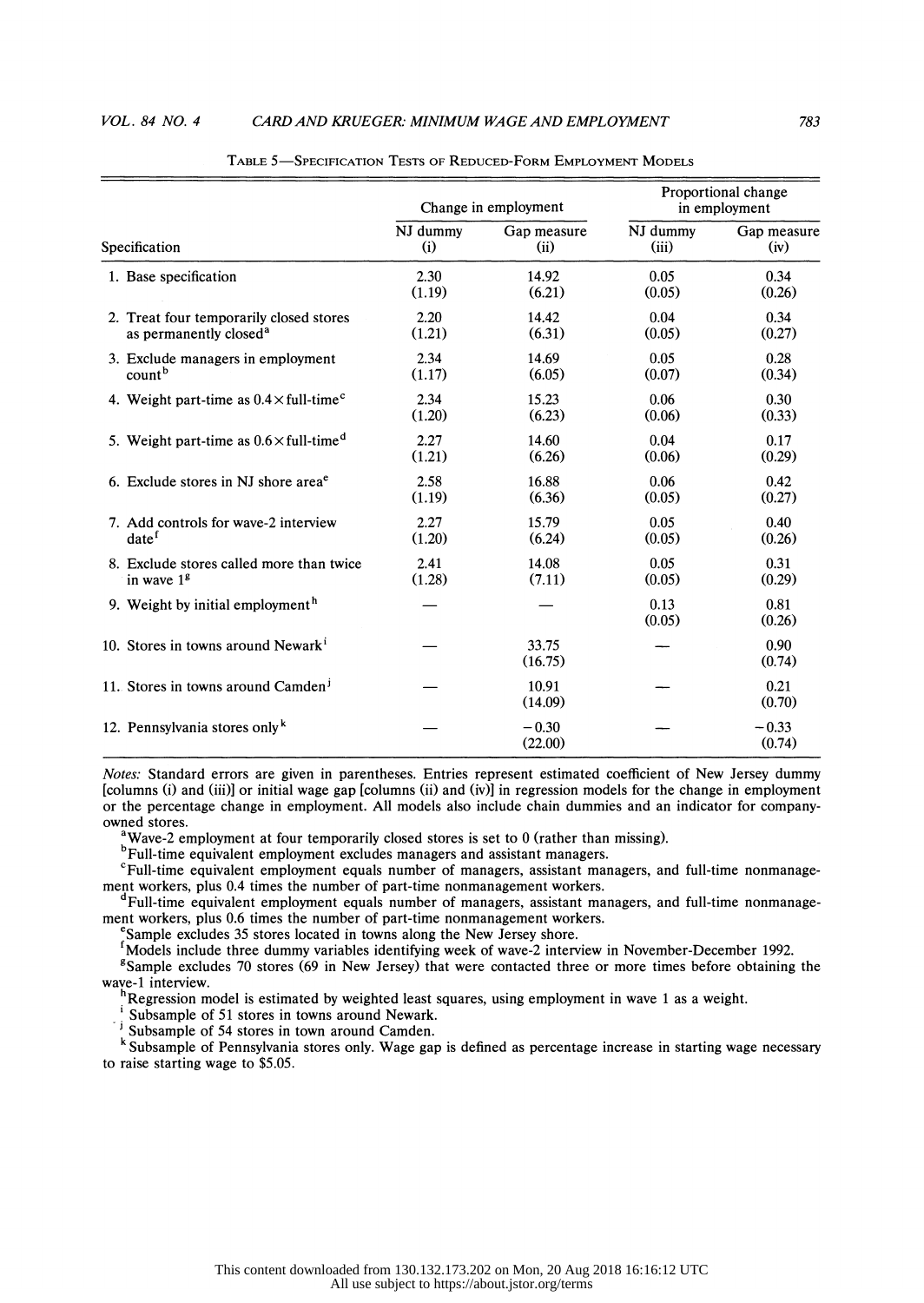the implied elasticity of employment with respect to wages from the basic levels speci fication in row 1, column (ii).<sup>21</sup> These find ings suggest that the proportional effect of the rise in the minimum wage was concen trated among larger stores.

 One explanation for our finding that a rise in the minimum wage has a positive employment effect is that unobserved de mand shocks within New Jersey outweighed the negative employment effect of the mini mum wage. To address this possibility, rows 10 and 11 present estimation results based on subsamples of stores in two narrowly defined areas: towns around Newark (row 10) and towns around Camden (row 11). In each case the sample area is identified by the first three digits of the store's zip code.<sup>22</sup> Within both areas the change in employ ment is positively correlated with the GAP variable, although in neither case is the effect statistically significant. To the extent that fast-food product market conditions are constant within local areas, these results suggest that our findings are not driven by unobserved demand shocks. Our analysis of price changes (reported below) also sup ports this conclusion.

 A final specification check is presented in row 12 of Table 5. In this row we exclude stores in New Jersey and (incorrectly) de fine the GAP variable for Pennsylvania stores as the proportional increase in wages necessary to raise the wage to \$5.05 per hour. In principle the size of the wage gap for stores in Pennsylvania should have no systematic relation with employment growth. In practice, this is the case. There is no indication that the wage gap is spuriously related to employment growth.

 We have also investigated whether the first-differenced specification used in our employment models is appropriate. A first-differenced model implies that the level of employment in period  $t$  is related to the lagged level of employment with a coeffi cient of 1. If short-run employment fluctua tions are smoothed, however, the true co efficient of lagged employment may be less than 1. Imposing the assumption of a unit coefficient may then lead to biases. To test the first-differenced specification we reesti mated models for the change in employ ment including wave-1 employment as an additional explanatory variable. To over come any mechanical correlation between base-period employment and the change in employment (attributable to measurement error) we instrumented wave-1 employment with the number of cash registers in the store in wave 1 and the number of registers in the store that were open at 11:00 A.M. In all of the specifications the coefficient of wave-1 employment is close to zero. For example, in a specification including the GAP variable and ownership and chain dummies, the coefficient of wave-1 employ ment is 0.04, with a standard error of 0.24. We conclude that the first-differenced spec ification is appropriate.

# D. Full-Time and Part-Time Substitution

 Our analysis so far has concentrated on full-time-equivalent employment and ig nored possible changes in the distribution of full- and part-time workers. An increase in the minimum wage could lead to an in crease in full-time employment relative to part-time employment for at least two rea sons. First, in a conventional model one would expect a minimum-wage increase to induce employers to substitute skilled work ers and capital for minimum-wage workers. Full-time workers in fast-food restaurants are typically older and may well possess higher skills than part-time workers. Thus, a conventional model predicts that stores may respond to an increase in the minimum wage by increasing the proportion of full time workers. Nevertheless, 81 percent of restaurants paid full-time and part-time

 $21$ Assuming average employment of 20.4 in New Jersey, the 14.92 GAP coefficient in row 1, column (ii) implies an employment elasticity of 0.73.

<sup>&</sup>lt;sup>2</sup>The "070" three-digit zip-code area (around Newark) and the "080" three-digit zip-code area (around Camden) have by far the largest numbers of stores among three-digit zip-code areas in New Jersey, and together they account for 36 percent of New Jersey stores in our sample.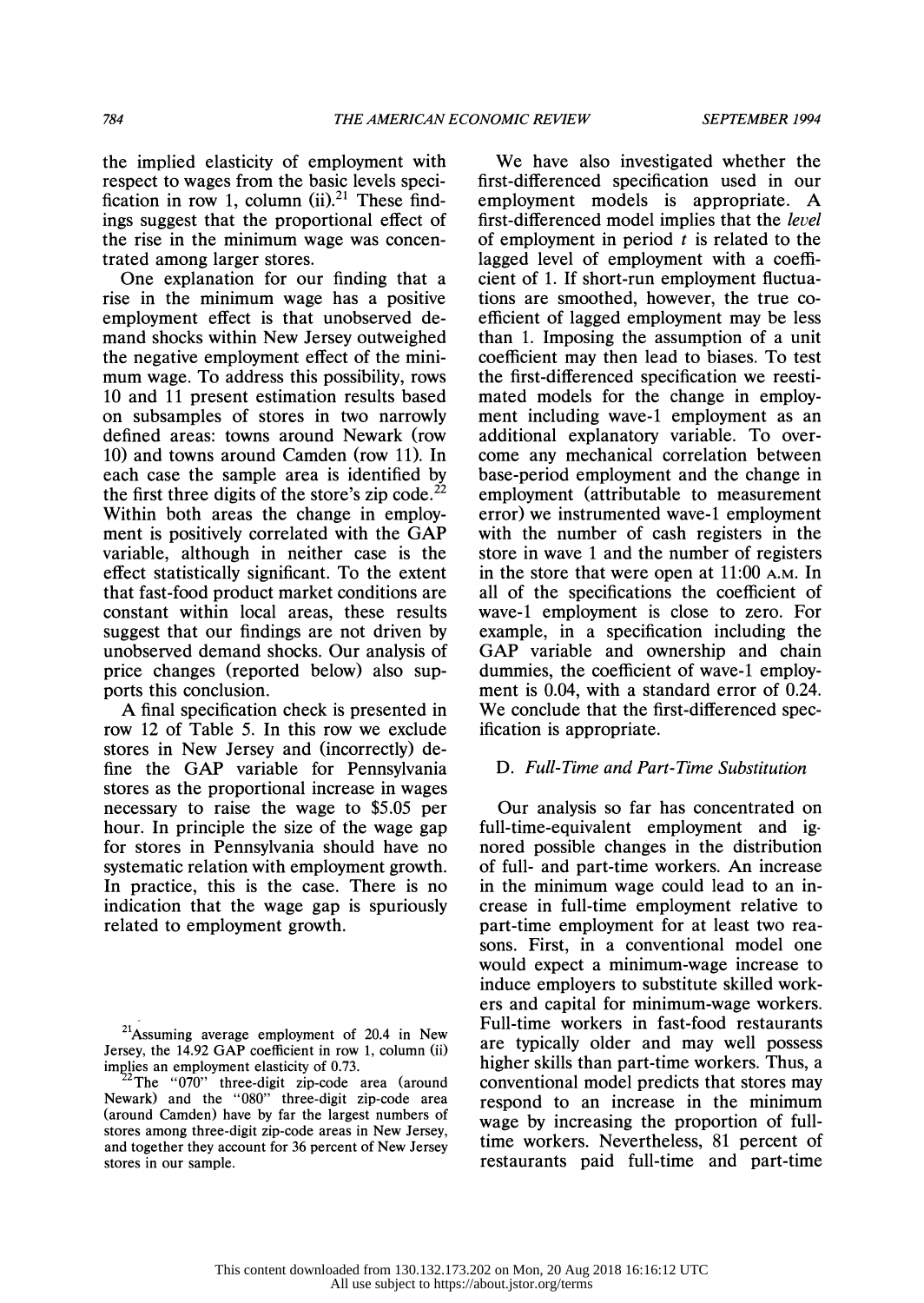Employee Meal Programs:

|                                                         | Mean change in outcome. |           |         | Regression of change in<br>outcome variable on: |                       |                       |  |
|---------------------------------------------------------|-------------------------|-----------|---------|-------------------------------------------------|-----------------------|-----------------------|--|
| Outcome measure                                         | NJ                      | <b>PA</b> | $NI-PA$ | NJ dummy                                        | Wage gap <sup>a</sup> | Wage gap <sup>b</sup> |  |
|                                                         | (i)                     | (ii)      | (iii)   | (iv)                                            | (v)                   | $(v_i)$               |  |
| Store Characteristics:                                  |                         |           |         |                                                 |                       |                       |  |
| 1. Fraction full-time workers <sup>c</sup> (percentage) | 2.64                    | $-4.65$   | 7.29    | 7.30                                            | 33.64                 | 20.28                 |  |
|                                                         | (1.71)                  | (3.80)    | (4.17)  | (3.96)                                          | (20.95)               | (24.34)               |  |
| 2. Number of hours open per weekday                     | $-0.00$                 | 0.11      | $-0.11$ | $-0.11$                                         | $-0.24$               | 0.04                  |  |
|                                                         | (0.06)                  | (0.08)    | (0.10)  | (0.12)                                          | (0.65)                | (0.76)                |  |
| 3. Number of cash registers                             | $-0.04$                 | 0.13      | $-0.17$ | $-0.18$                                         | $-0.31$               | 0.29                  |  |
|                                                         | (0.04)                  | (0.10)    | (0.11)  | (0.10)                                          | (0.53)                | (0.62)                |  |
| 4. Number of cash registers open                        | $-0.03$                 | $-0.20$   | 0.17    | 0.17                                            | 0.15                  | $-0.47$               |  |
| at 11:00 A.M.                                           | (0.05)                  | (0.08)    | (0.10)  | (0.12)                                          | (0.62)                | (0.74)                |  |

|  |  | Table 6—Effects of Minimum-Wage Increase on Other Outcomes |  |
|--|--|------------------------------------------------------------|--|
|--|--|------------------------------------------------------------|--|

5. Low-price meal program (percentage)  $-4.67$   $-1.28$   $-3.39$   $-2.01$   $-30.31$   $-33.15$ <br>(2.65) (3.86) (4.68) (5.63) (29.80) (35.04)  $(2.65)$   $(3.86)$   $(4.68)$   $(5.63)$   $(29.80)$   $(35.04)$ 6. Free meal program (percentage)  $\begin{array}{cccc} 8.41 & 6.41 & 2.00 & 0.49 & 29.90 & 36.91 \\ (2.17) & (3.33) & (3.97) & (4.50) & (23.75) & (27.90) \end{array}$  $(2.17)$   $(3.33)$   $(3.97)$   $(4.50)$   $(23.75)$   $(27.90)$ 7. Combination of low-price and free  $-4.04 -5.13$   $1.09$   $1.20$   $-11.87$   $-19.19$  meals (percentage)  $(1.98)$   $(3.11)$   $(3.69)$   $(4.32)$   $(22.87)$   $(26.81)$ meals (percentage) (1.98) (3.11) (3.69) (4.32) (22.87) (26.81)

# Wage Profile: 8. Time to first raise (weeks) 3.77 1.26 2.51 2.21 4.02 -5.10<br>(0.89) (1.97) (2.16) (2.03) (1.0.81) (12.74)  $(0.89)$   $(1.97)$   $(2.16)$   $(2.03)$   $(10.81)$   $(12.74)$ 9. Usual amount of first raise (cents)  $-0.01 -0.02$  0.01 0.01 0.03 0.03 0.03<br>
(0.01) (0.02) (0.02) (0.02) (0.02) (0.11) (0.11)  $(0.01)$   $(0.02)$   $(0.02)$   $(0.02)$   $(0.11)$   $(0.11)$ 10. Slope of wage profile (percent  $-0.10$   $-0.11$  0.01  $-0.01$   $-0.09$   $-0.08$ <br>per week)  $(0.04)$   $(0.09)$   $(0.10)$   $(0.10)$   $(0.56)$   $(0.57)$ slope of wage profile (percent  $-0.10$   $-0.11$   $0.01$   $0.01$   $-0.09$   $-0.08$ <br>per week)  $(0.04)$   $(0.09)$   $(0.10)$   $(0.10)$   $(0.56)$   $(0.57)$

 Notes: Entries in columns (i) and (ii) represent mean changes in the outcome variable indicated by the row heading for stores with available data on the outcome in waves 1 and 2. Entries in columns (iv)-(vi) represent estimated regression coefficients of indicated variable (NJ dummy or initial wage gap) in models for the change in the outcome variable. Regression models include chain dummies and an indicator for company-owned stores.

The wage gap is the proportional increase in starting wage necessary to raise the wage to the new minimum rate. For stores in Pennsylvania, the wage gap is zero.

 $\mu^{\text{O}}$ Models in column (vi) include dummies for two regions of New Jersey and two regions of eastern Pennsylvania.  ${}^c$ Fraction of part-time employees in total full-time-equivalent employment.

 workers exactly the same starting wage in wave 1 of our survey.<sup>23</sup> This suggests either that full-time workers have the same skills as part-time workers or that equity concerns lead restaurants to pay equal wages for un equally productive workers. If full-time

 $23$ In the other 19 percent of stores, full-time workers are paid more, typically 10 percent more.

 workers are more productive (but equally paid), there may be a second reason for stores to substitute full-time workers for part-time workers; namely, a minimum-wage increase enables the industry to attract more full-time workers, and stores would natu rally want to hire a greater proportion of full-time workers if they are more produc tive.

 Row 1 of Table 6 presents the mean changes in the proportion of full-time work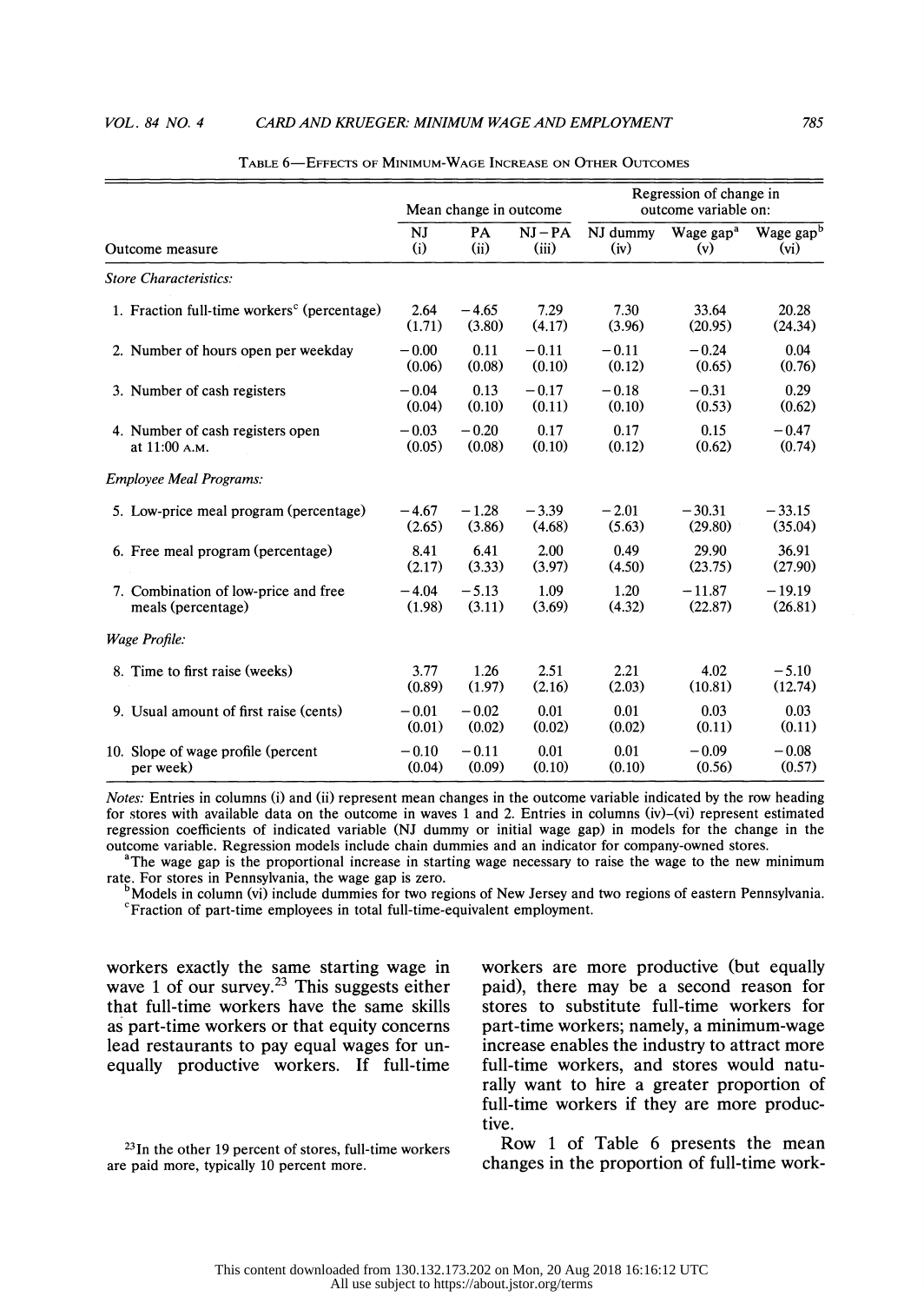ers in New Jersey and Pennsylvania be tween waves 1 and 2 of our survey, and coefficient estimates from regressions of the change in the proportion of full-time work ers on the wage-gap variable, chain dum mies, a company-ownership dummy, and re gion dummies [in column (vi)]. The results are ambiguous. The fraction of full-time workers increased in New Jersey relative to Pennsylvania by 7.3 percent ( $t$  ratio = 1.84), but regressions on the wage-gap variable show no significant shift in the fraction of full-time workers.24

# E. Other Employment-Related Measures

 Rows 2-4 of Table 6 present results for other outcome variables that we expect to be related to the level of restaurant employ ment. In particular, we examine whether the rise in the minimum wage is associated with a change in the number of hours a restaurant is open on a weekday, the num ber of cash registers in the restaurant, and the number of cash registers typically in operation in the restaurant at 11:00 A.M. Consistent with our employment results, none of these variables shows a statistically significant decline in New Jersey relative to Pennsylvania. Similarly, regressions includ ing the gap variable provide no evidence that the minimum-wage increase led to a systematic change in any of these variables [see columns (v) and (vi)].

# IV. Nonwage Offsets

 One explanation of our finding that a rise in the minimum wage does not lower em ployment is that restaurants can offset the effect of the minimum wage by reducing nonwage compensation. For example, if workers value fringe benefits and wages equally, employers can simply reduce the level of fringe benefits by the amount of the minimum-wage increase, leaving their em ployment costs unchanged. The main fringe benefits for fast-food employees are free and reduced-price meals. In the first wave of our survey about 19 percent of fast-food restaurants offered workers free meals, 72 percent offered reduced-price meals, and 9 percent offered a combination of both free and reduced-price meals. Low-price meals are an obvious fringe benefit to cut if the minimum-wage increase forces restaurants to pay higher wages.

 Rows 5 and 6 of Table 6 present esti mates of the effect of the minimum-wage increase on the incidence of free meals and reduced-price meals. The proportion of res taurants offering reduced-price meals fell in both New Jersey and Pennsylvania after the minimum wage increased, with a some what greater decline in New Jersey. Con trary to an offset story, however, the reduc tion in reduced-price meal programs was accompanied by an increase in the fraction of stores offering free meals. Relative to stores in Pennsylvania, New Jersey employ ers actually shifted toward more generous fringe benefits (i.e., free meals rather than reduced-price meals). However, the relative shift is not statistically significant.

 We continue to find a statistically in significant effect of the minimum-wage in crease on the likelihood of receiving free or reduced-price meals in columns (v) and (vi), where we report coefficient estimates of the GAP variable from regression models for the change in the incidence of these pro grams. The results provide no evidence that employers offset the minimum-wage in crease by reducing free or reduced-price meals.

 Another possibility is that employers re sponded to the increase in the minimum wage by reducing on-the-job training and flattening the tenure-wage profile (see Jacob Mincer and Linda Leighton, 1981). Indeed, one manager told our interviewer in wave 1 that her workers were forgoing ordi nary scheduled raises because the minimum wage was about to rise, and this would provide a raise for all her workers. To de termine whether this phenomenon occurred more generally, we analyzed store man agers' responses to questions on the amount

<sup>&</sup>lt;sup>24</sup>Within New Jersey, the fraction of full-time em ployees increased about as quickly at stores with higher and lower wages in wave 1.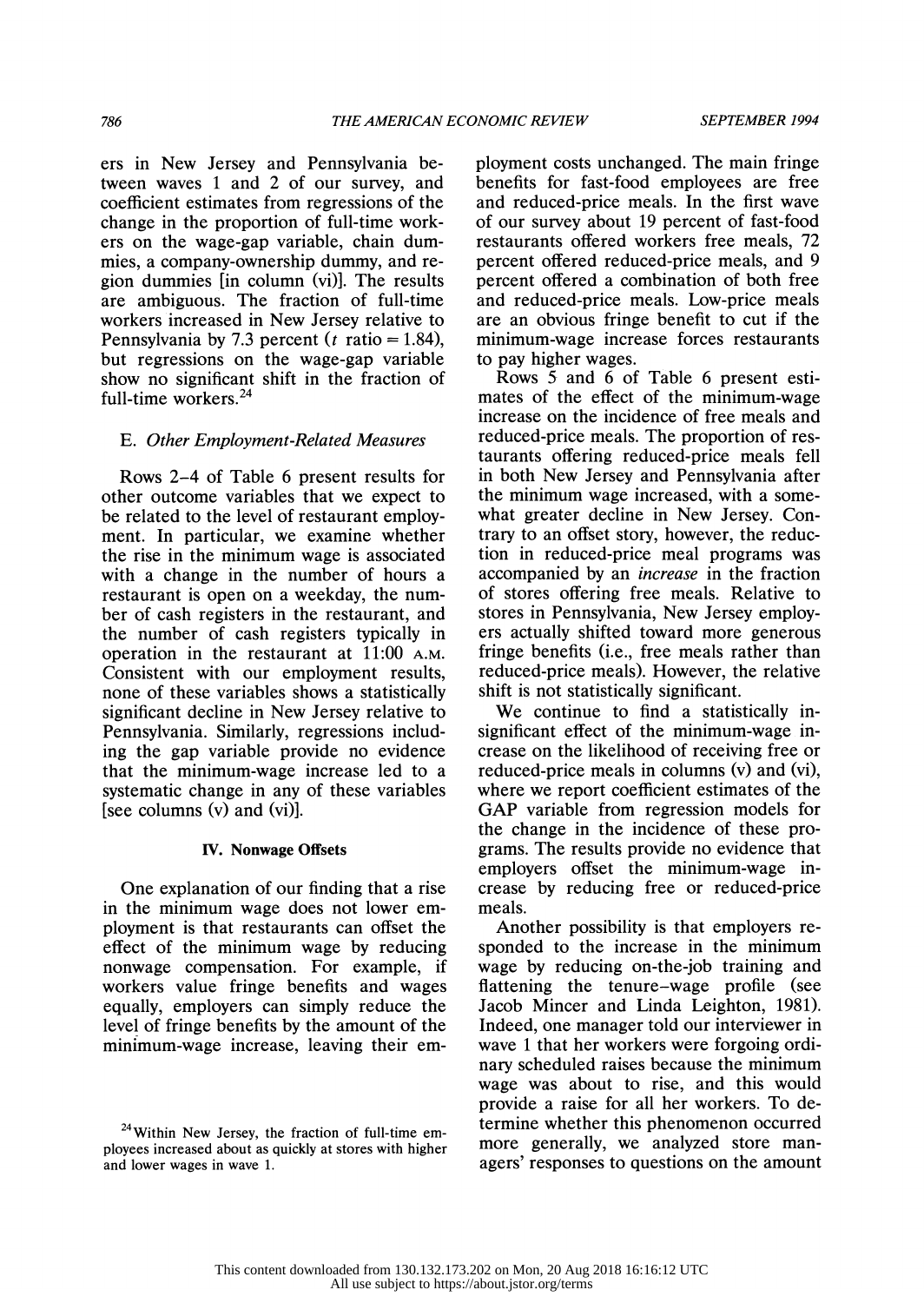of time before a normal wage increase and the usual amount of such raises. In rows 8 and 9 we report the average changes be tween waves 1 and 2 for these two variables, as well as regression coefficients from mod els that include the wage-gap variable.<sup>25</sup> Al though the average time to the first pay raise increased by 2.5 weeks in New Jersey relative to Pennsylvania, the increase is not statistically significant. Furthermore, there is only a trivial difference in the relative change in the amount of the first pay incre ment between New Jersey and Pennsylvania stores.

 Finally, we examined a related variable: the "slope" of the wage profile, which we measure by the ratio of the typical first raise to the amount of time until the first raise is given. As shown in row 10, the slope of the wage profile flattened in both New Jersey and Pennsylvania, with no significant rela tive difference between states. The change in the slope is also uncorrelated with the GAP variable. In summary, we can find no indication that New Jersey employers changed either their fringe benefits or their wage profiles to offset the rise in the mini mum wage.<sup>26</sup>

# V. Price Effects of the Minimum-Wage Increase

 A final issue we examine is the effect of the minimum wage on the prices of meals at fast-food restaurants. A competitive model of the fast-food industry implies that an increase in the minimum wage will lead to an increase in product prices. If we assume constant returns to scale in the industry, the increase in price should be proportional to the share of minimum-wage labor in total

 factor cost. The average restaurant in New Jersey initially paid about half its workers less than the new minimum wage. If wages rose by roughly 15 percent for these work ers, and if labor's share of total costs is 30 percent, we would expect prices to rise by about 2.2 percent ( $= 0.15 \times 0.5 \times 0.3$ ) due to the minimum-wage rise. $27$ 

 In each wave of our survey we asked managers for the prices of three standard items: a medium soda, a small order of french fries, and a main course. The main course was a basic hamburger at Burger King, Roy Rogers, and Wendy's restaurants, and two pieces of chicken at KFC stores. We define "full meal" price as the after-tax price of a medium soda, a small order of french fries, and a main course.

 Table 7 presents reduced-form estimates of the effect of the minimum-wage increase on prices. The dependent variable in these models is the change in the logarithm of the price of a full meal at each store. The key independent variable is either a dummy in dicating whether the store is located in New Jersey or the proportional wage increase required to meet the minimum wage (the GAP variable defined above).

 The estimated New Jersey dummy in col umn (i) shows that after-tax meal prices rose 3.2-percent faster in New Jersey than in Pennsylvania between February and November 1992.28 The effect is slightly larger controlling for chain and company ownership [see column (ii)]. Since the New Jersey sales tax rate fell by 1 percent age point between the waves of our survey, these estimates suggest that pretax prices rose 4-percent faster as a result of the

 $^{25}$ In wave 1, the average time to a first wage in crease was 18.9 weeks, and the average amount of the first increase was \$0.21 per hour.<br> $^{26}$ Kata and K

 $\beta$ Katz and Krueger (1992) report that a significant fraction of fast-food stores in Texas responded to an increase in the minimum wage by raising wages for workers who were initially earning more than the new minimum rate. Our results on the slope of the tenure profile are consistent with their findings.

<sup>&</sup>lt;sup>27</sup>According to the McDonald's Corporation 1991 Annual Report, payroll and benefits are 31.3 percent of operating costs at company-owned stores. This calcula tion is only approximate because minimum-wage work ers make up less than half of payroll even though they are about half of workers, and because a rise in the minimum wage causes some employers to increase the pay of other higher-wage workers in order to maintain relative pay differentials.

 $^{28}$ The effect is attributable to a 2.0-percent increase in prices in New Jersey and a 1.0-percent decrease in prices in Pennsylvania.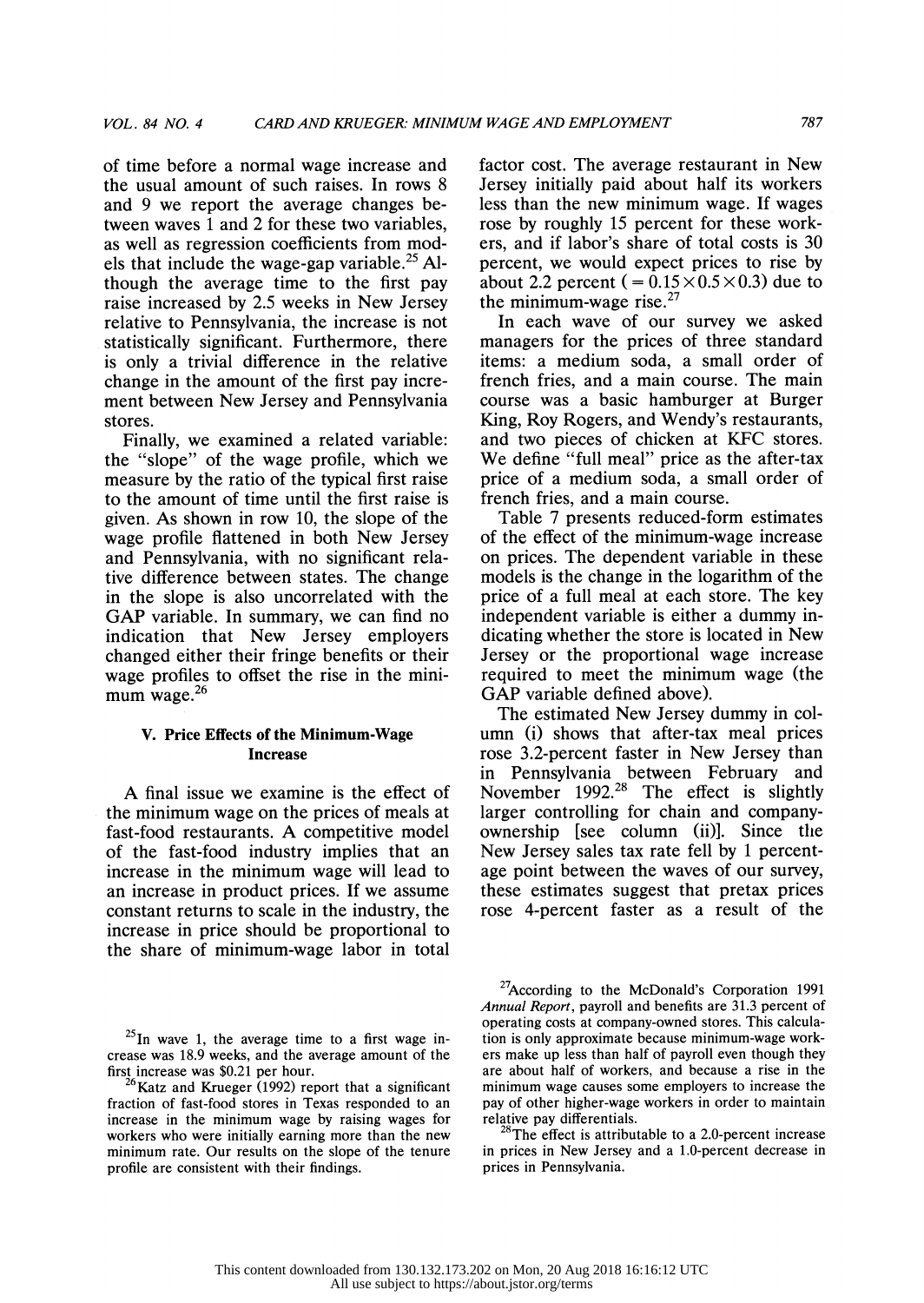|                                                     | Dependent variable: change in the log price<br>of a full meal |                  |                  |                  |                  |  |  |
|-----------------------------------------------------|---------------------------------------------------------------|------------------|------------------|------------------|------------------|--|--|
| Independent variable                                | (i)                                                           | (ii)             | (iii)            | (iv)             | (v)              |  |  |
| 1. New Jersey dummy                                 | 0.033<br>(0.014)                                              | 0.037<br>(0.014) |                  |                  |                  |  |  |
| 2. Initial wage gap <sup>a</sup>                    |                                                               |                  | 0.077<br>(0.075) | 0.146<br>(0.074) | 0.063<br>(0.089) |  |  |
| 3. Controls for chain and <sup>b</sup><br>ownership | no                                                            | yes              | no               | yes              | yes              |  |  |
| 4. Controls for region <sup>c</sup>                 | no                                                            | no               | no               | no               | yes              |  |  |
| 5. Standard error of regression                     | 0.101                                                         | 0.097            | 0.102            | 0.098            | 0.097            |  |  |

TABLE 7-REDUCED-FORM MODELS FOR CHANGE IN THE PRICE OF A FULL MEAL

 Notes: Standard errors are given in parentheses. Entries are estimated regression coefficients for models fit to the change in the log price of a full meal (entree, medium soda, small fries). The sample contains 315 stores with valid data on prices, wages, and employment for waves 1 and 2. The mean and standard deviation of the dependent variable are 0.0173 and 0.1017, respectively.

<sup>a</sup>Proportional increase in starting wage necessary to raise the wage to the new minimum-wage rate. For stores in Pennsylvania the wage gap is 0.

<sup>b</sup>Three dummy variables for chain type and whether or not the store is companyowned are included.

 $^{\circ}$ Dummy variables for two regions of New Jersey and two regions of eastern Pennsylvania are included.

minimum-wage increase in New Jersey slightly more than the increase needed to pass through the cost increase caused by the minimum-wage hike.

 The pattern of price changes within New Jersey is less consistent with a simple "pass-through" view of minimum-wage cost increases. In fact, meal prices rose at approximately the same rate at stores in New Jersey with differing levels of initial wages. Inspection of the estimated GAP coefficients in column (v) of Table 7 con firms that within regions of New Jersey, the GAP variable is statistically insignificant.

 In sum, these results provide mixed evi dence that higher minimum wages result in higher fast-food prices. The strongest evi dence emerges from a comparison of New Jersey and Pennsylvania stores. The magni tude of the price increase is consistent with predictions from a conventional model of a competitive industry. On the other hand, we find no evidence that prices rose faster among stores in New Jersey that were most affected by the rise in the minimum wage.

 One potential explanation for the latter finding is that stores in New Jersey compete in the same product market. As a result, restaurants that are most affected by the minimum wage are unable to increase their product prices faster than their competitors. In contrast, stores in New Jersey and Penn sylvania are in separate product markets, enabling prices to rise in New Jersey rela tive to Pennsylvania when overall costs rise in New Jersey. Note that this explanation seems to rule out the possibility that store specific demand shocks can account for the anomalous rise in employment at stores in New Jersey with lower initial wages.

# VI. Store Openings

 An important potential effect of higher minimum wages is to discourage the open ing of new businesses. Although our sample design allows us to estimate the effect of the minimum wage on *existing* restaurants in New Jersey, we cannot address the effect of the higher minimum wage on potential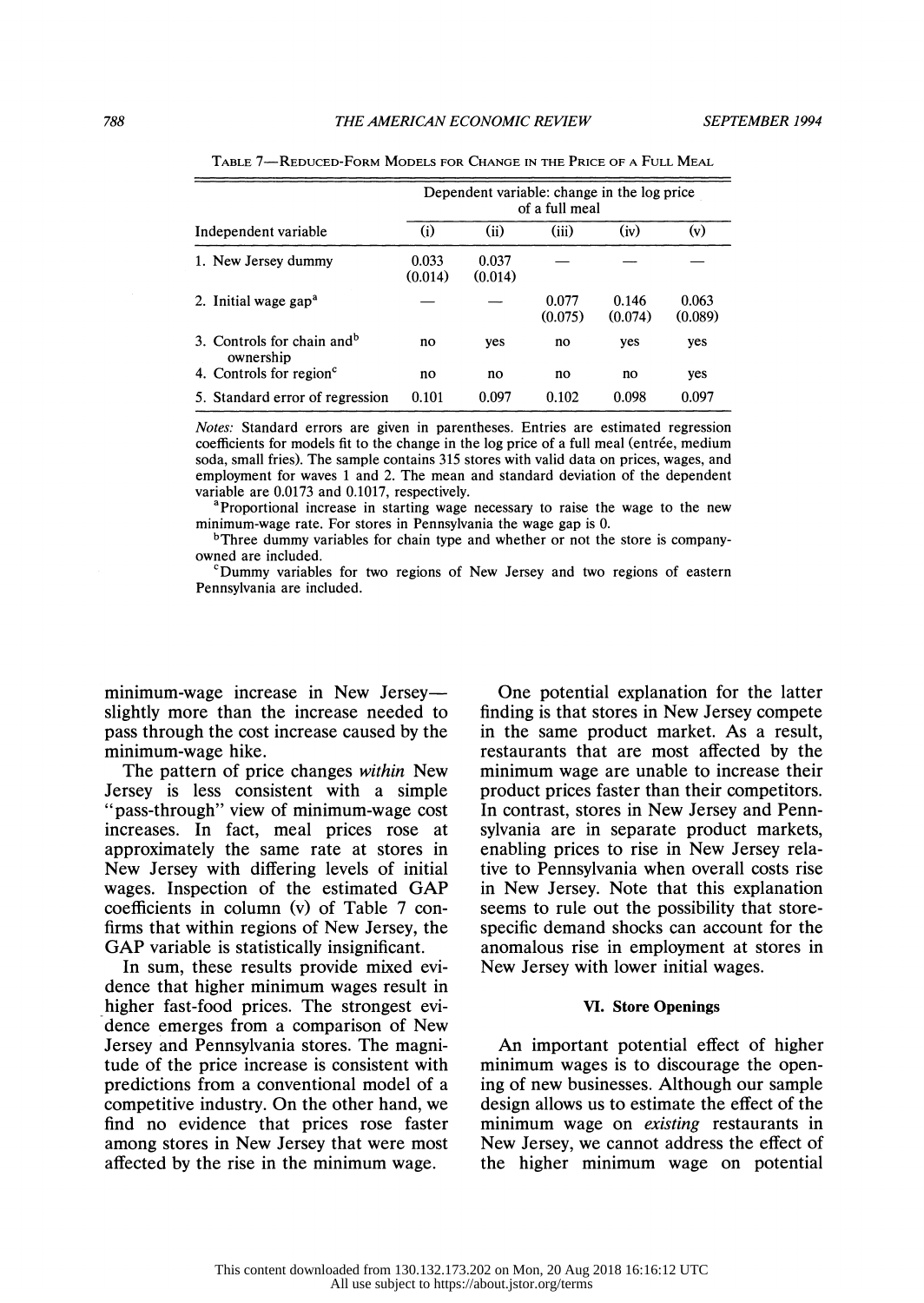entrants.29 To assess the likely size of such an effect, we used national restaurant direc tories for the McDonald's restaurant chain to compare the numbers of operating restaurants and the numbers of newly opened restaurants in different states over the 1986-1991 period. Many states raised their minimum wages during this period. In addition, the federal minimum wage in creased in the early 1990's from \$3.35 to \$4.25, with differing effects in different states depending on the level of wages in the state. These policies create an opportunity to measure the impact of minimum-wage laws on store opening rates across states.

 The results of our analysis are presented in Table 8. We regressed the growth rate in the number of McDonald's stores in each state on two alternative measures of the minimum wage in the state and a set of other control variables (population growth and the change in the state unemployment rate). The first minimum-wage measure is the fraction of workers in the state's retail trade industry in 1986 whose wages fell be tween the existing federal minimum wage in 1986 (\$3.35 per hour) and the effective min imum wage in the state in April 1990 (the maximum of the federal minimum wage and the state minimum wages as of April 1990).<sup>30</sup> The second is the ratio of the state's effec tive minimum wage in 1990 to the average hourly wage of retail trade workers in the state in 1986. Both of these measures are designed to gauge the degree of upward wage pressure exerted by state or federal minimum-wage changes between 1986 and 1990.

 The results provide no evidence that higher minimum-wage rates (relative to the retail-trade wages in a state) exert a nega tive effect on either the net number of restaurants or the rate of new openings. To the contrary, all the estimates show positive effects of higher minimum wages on the number of operating or newly opened stores, although many of the point estimates are insignificantly different from zero. While this evidence is limited, we conclude that the effects of minimum wages on fast-food store opening rates are probably small.

# VII. Broader Evidence on Employment Changes in New Jersey

 Our establishment-level analysis suggests that the rise in the minimum wage in New Jersey may have increased employment in the fast-food industry. Is this just an anomaly associated with our particular sample, or a phenomenon unique to the fast-food indus try? Data from the monthly Current Popu lation Survey (CPS) allow us to compare state-wide employment trends in New Jer sey and the surrounding states, providing a check on the interpretation of our findings. Using monthly CPS files for 1991 and 1992, we computed employment-population rates for teenagers and adults (age 25 and older) for New Jersey, Pennsylvania, New York, and the entire United States. Since the New Jersey minimum wage rose on April 1, 1992, we computed the employment rates for April-December of both 1991 and 1992. The relative changes in employment in New Jersey and the surrounding states then give an indication of the effect of the new law.

 A comparison of changes in adult em ployment rates show that the New Jersey labor market fared slightly worse over the 1991-1992 period than either the U.S. labor market as a whole or labor markets in Pennsylvania or New York (see Card and Krueger, 1993 table 9).<sup>31</sup> Among teenagers, however, the situation was reversed. In New Jersey, teenage employment rates fell by 0.7 percent from 1991 to 1992. In New York,

<sup>&</sup>lt;sup>29</sup>Direct inquiries to the chains in our sample re vealed that Wendy's opened two stores in New Jersey in 1992 and one store in Pennsylvania. The other chains were unwilling to provide information on new openings.

<sup>&</sup>lt;sup>30</sup>We used the 1986 Current Population Survey (merged monthly file) to construct the minimum-wage variables. State minimum-wage rates in 1990 were ob tained from the Bureau of National Affairs Labor Relations Reporter Wages and Hours Manual (undated).

 $31$ The employment rate of individuals age 25 and older fell by 2.6 percent in New Jersey between 1991 and 1992, while it rose by 0.3 percent in Pennsylvania, and fell by 0.2 percent in the United States as a whole.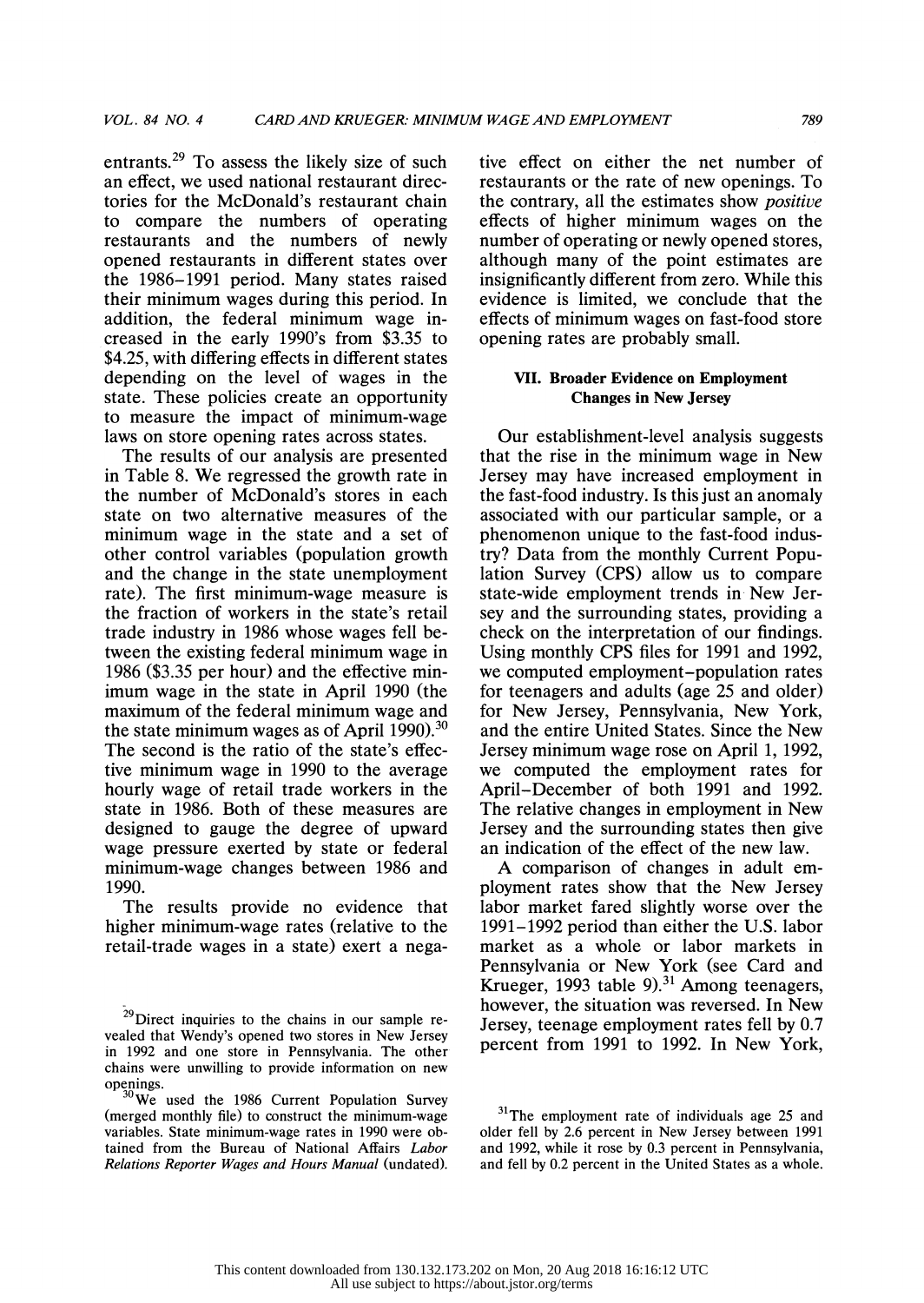|                                                                                                                                                                                   | Dependent variable: proportional<br>increase in number of stores |                |                           |                           | Dependent variable:<br>(number of newly opened stores) $\div$<br>(number in 1986) |                   |                           |                           |
|-----------------------------------------------------------------------------------------------------------------------------------------------------------------------------------|------------------------------------------------------------------|----------------|---------------------------|---------------------------|-----------------------------------------------------------------------------------|-------------------|---------------------------|---------------------------|
| Independent variable                                                                                                                                                              | (i)                                                              | (ii)           | (iii)                     | (iv)                      | (v)                                                                               | (v <sub>i</sub> ) | (vii)                     | (viii)                    |
| Minimum-Wage Variable:                                                                                                                                                            |                                                                  |                |                           |                           |                                                                                   |                   |                           |                           |
| 1. Fraction of retail workers<br>in affected wage range 1986 <sup>a</sup><br>2. (State minimum wage in 1991) $\div$<br>(average retail wage in $1986$ <sup>b</sup> ) <sup>b</sup> | 0.33<br>(0.20)                                                   | 0.38<br>(0.22) | 0.13<br>(0.19)            | 0.47<br>(0.22)            | 0.37<br>(0.22)                                                                    | 0.47<br>(0.23)    | 0.16<br>(0.21)            | 0.56<br>(0.24)            |
| <b>Other Control Variables:</b>                                                                                                                                                   |                                                                  |                |                           |                           |                                                                                   |                   |                           |                           |
| 3. Proportional growth in<br>population, 1986–1991<br>4. Change in unemployment                                                                                                   |                                                                  |                | 0.88<br>(0.23)<br>$-1.78$ | 1.03<br>(0.23)<br>$-1.40$ |                                                                                   |                   | 0.86<br>(0.25)<br>$-1.85$ | 1.04<br>(0.25)<br>$-1.40$ |
| rates, 1986–1991<br>5. Standard error of regression                                                                                                                               | 0.083                                                            | 0.083          | (0.62)<br>0.071           | (0.61)<br>0.068           | 0.088                                                                             | 0.088             | (0.68)<br>0.077           | (0.65)<br>0.073           |

TABLE 8-ESTIMATED EFFECT OF MINIMUM WAGES ON NUMBERS OF MCDONALD'S RESTAURANTS, 1986-1991

 Notes: Standard errors are shown in parentheses. The sample contains 51 state-level observations (including the District of Columbia) on the number of McDonald's restaurants open in 1986 and 1991. The dependent variable in columns (i)-(iv) is the proportional increase in the number of restaurants open. The mean and standard deviation are 0.246 and 0.085, respectively. The dependent variable in columns (v)-(viii) is the ratio of the number of new stores opened between 1986 and 1991 to the number open in 1986. The mean and standard deviation are 0.293 and 0.091, respectively. All regressions are weighted by the state population in 1986.

<sup>a</sup>Fraction of all workers in retail trade in the state in 1986 earning an hourly wage between \$3.35 per hour and the "effective" state minimum wage in 1990 (i.e., the maximum of the federal minimum wage in 1990 (\$3.80) and the state minimum wage as of April 1, 1990).

 $b$ Maximum of state and federal minimum wage as of April 1, 1990, divided by the average hourly wage of workers in retail trade in the state in 1986.

 Pennsylvania, and the United States as a whole, teenage employment rates dropped faster. Relative to teenagers in Pennsylva nia, for example, the teenage employment rate in New Jersey rose by 2.0 percentage points. While this point estimate is consis tent with our findings for the fast-food in dustry, the standard error is too large (3.2 percent) to allow any confident assessment.

# VIII. Interpretation

 As in the earlier study by Katz and Krueger (1992), our empirical findings on the effects of the New Jersey minimum wage are inconsistent with the predictions of a conventional competitive model of the fast food industry. Our employment results are consistent with several alternative models, although none of these models can also explain the apparent rise in fast-food prices in New Jersey. In this section we briefly  summarize the predictions of the standard model and some simple alternatives, and we highlight the difficulties posed by our find ings.

# A. Standard Competitive Model

 A standard competitive model predicts that establishment-level employment will fall if the wage is exogenously raised. For an entire industry, total employment is pre dicted to fall, and product price is predicted to rise in response to an increase in a bind ing minimum wage. Estimates from the time-series literature on minimum-wage ef fects can be used to get a rough idea of the elasticity of low-wage employment to the minimum wage. The surveys by Brown et al. (1982, 1983) conclude that a 10-percent in crease in the coverage-adjusted minimum wage will reduce teenage employment rates by 1-3 percent. Since this effect is for all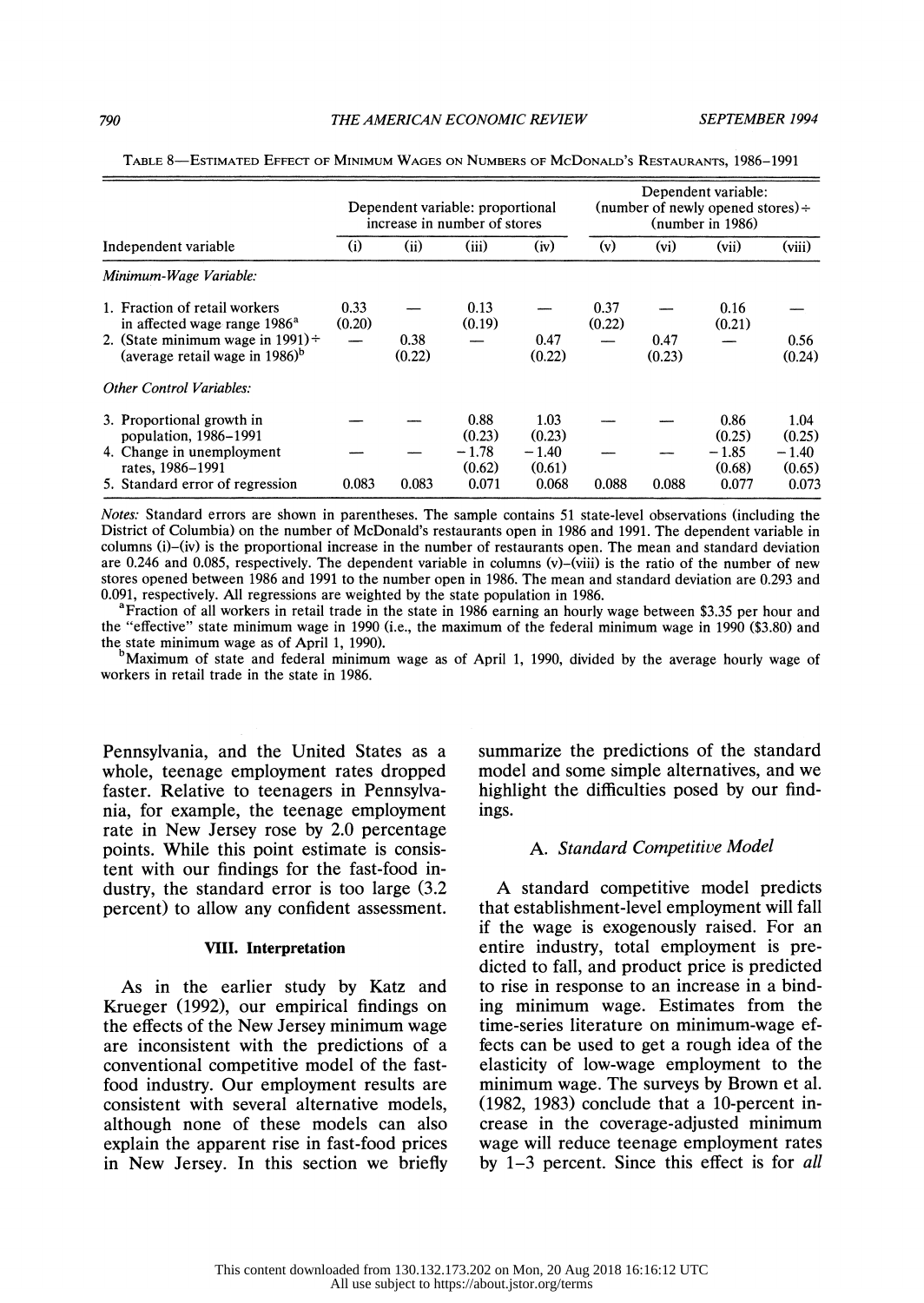teenagers, and not just those employed in low-wage industries, it is surely a lower bound on the magnitude of the effect for fast-food workers. The 18-percent increase in the New Jersey minimum wage is there fore predicted to reduce employment at fast-food stores by 0.4-1.0 employees per store. Our empirical results clearly reject the upper range of these estimates, al though we cannot reject a small negative effect in some of our specifications.

 A possible defense of the competitive model is that unobserved demand shocks affected certain stores in New Jersey specifically, those stores that were initially paying wages less than \$5.00 per hour. How ever, such localized demand shocks should also affect product prices. (In fact, in a competitive model, product demand shocks work through a rise in prices.) Although lower-wage stores in New Jersey had rela tive employment gains, they did not have relative price increases. Furthermore, our analysis of employment changes in two ma jor suburban areas (around Newark and Camden) reveals that, even within local areas, employment rose faster at the stores that had to increase wages the most because of the new minimum wage.

# B. Altemative Models

 An alternative to the conventional com petitive model is one in which firms are price-takers in the product market but have some degree of market power in the labor market. If fast-food stores face an upward sloping labor-supply schedule, a rise in the minimum wage can potentially increase em ployment at affected firms and in the indus try as a whole.<sup>32</sup>

 This same basic insight emerges from an equilibrium search model in which firms post wages and employees search among posted offers (see Dale T. Mortensen, 1988). Kenneth Burdett and Mortensen (1989) de rive the equilibrium wage distribution for a noncooperative wage-search/wage-posting model and show that the imposition of a binding minimum wage can increase both wages and employment relative to the initial equilibrium. Furthermore, their model pre dicts that the minimum wage will increase employment the most at firms that initially paid the lowest wages.

 Although monopsonistic and job-search models provide a potential explanation for the observed employment effects of the New Jersey minimum wage, they cannot explain the observed price effects. In these models, industry prices should have fallen in New Jersey relative to Pennsylvania, and at low wage stores in New Jersey relative to high wage stores in New Jersey. Neither predic tion is confirmed: indeed, prices rose faster in New Jersey than in Pennsylvania, al though at about the same rate at high- and low-wage stores in New Jersey. Another puzzle for equilibrium search models is the absence of wage increases at firms that were initially paying \$5.05 or more per hour.

 The strict link between the employment and price effects of a rise in the minimum wage may be broken if fast-food stores can vary the quality of service (e.g., the length of the queue at peak hours, or the cleanliness of stores). Another possibility is that stores altered the relative prices of their various menu items. Comparisons of price changes for the three items in our survey show slight declines  $(-1.5$  percent) in the price of french fries and soda in New Jersey relative to Pennsylvania, coupled with a relative in crease (8 percent) in entrée prices. These limited data suggest a possible role for rela tive price changes within the fast-food in dustry following the rise in the minimum wage.

 One way to test a monopsony model is to identify stores that were initially "supply constrained" in the labor market and test for employment gains at these stores rela tive to other stores. A potential indicator of market power is the use of recruitment bonuses. As we noted in Table 2, about 25 percent of stores in wave 1 were offering cash bonuses to employees who helped find a new worker. We compared employment

 $32$ Daniel G. Sullivan (1989) and Michael R Ransom (1993) present empirical results for nurses and univer sity teachers that suggest monopsony-like behavior of employers.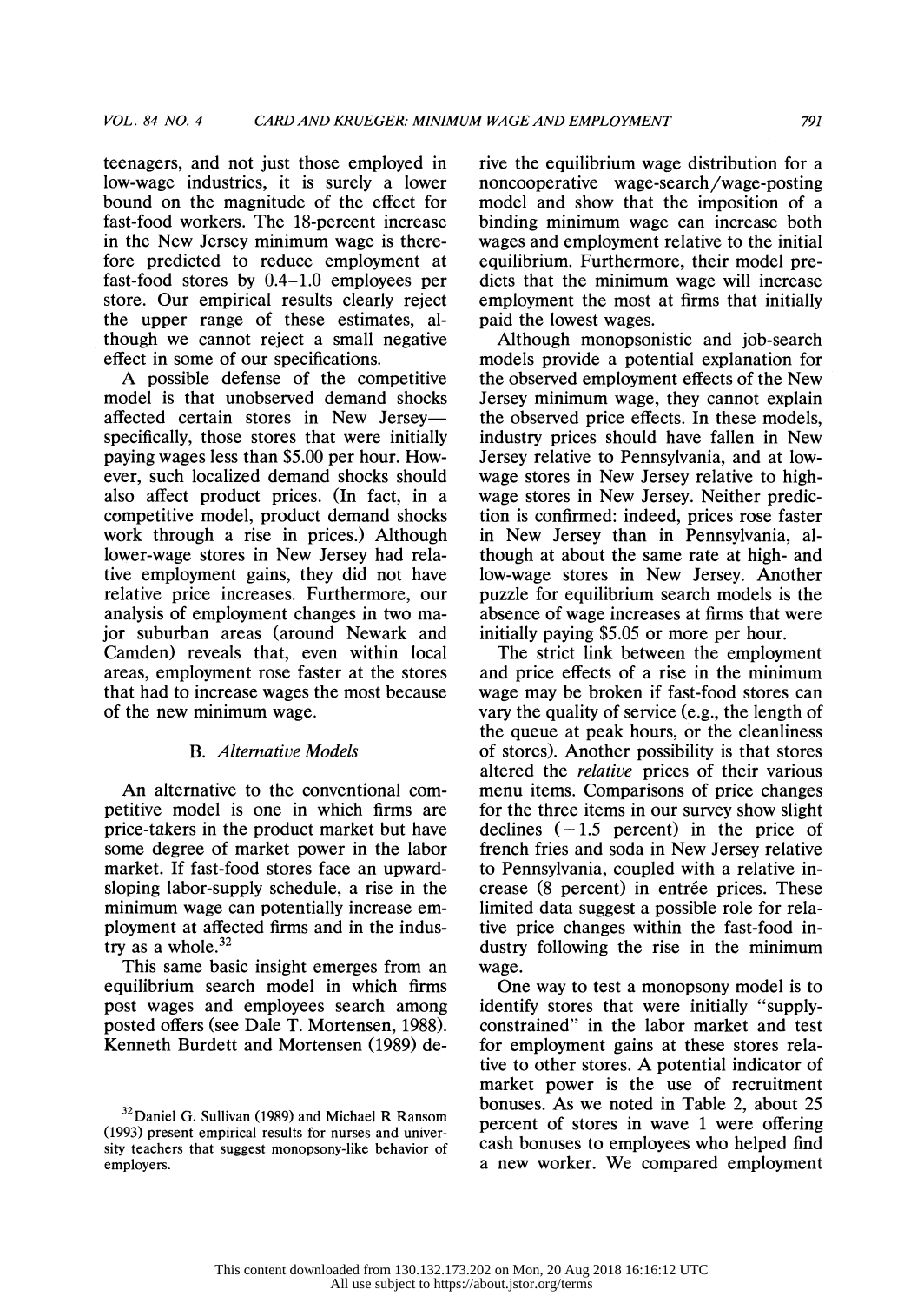changes at New Jersey stores that were of fering recruitment bonuses in wave 1, and also interacted the GAP variable with a dummy for recruitment bonuses in several employment-change models. We do not find faster (or slower) employment growth at the New Jersey stores that were initially using recruitment bonuses, or any evidence that the GAP variable had a larger effect for stores that were using bonuses.

# IX. Conclusions

 Contrary to the central prediction of the textbook model of the minimum wage, but consistent with a number of recent studies based on cross-sectional time-series com parisons of affected and unaffected markets or employers, we find no evidence that the rise in New Jersey's minimum wage reduced employment at fast-food restaurants in the state. Regardless of whether we compare stores in New Jersey that were affected by the \$5.05 minimum to stores in eastern Pennsylvania (where the minimum wage was constant at \$4.25 per hour) or to stores in New Jersey that were initially paying \$5.00 per hour or more (and were largely unaf fected by the new law), we find that the increase in the minimum wage increased employment. We present a wide variety of alternative specifications to probe the ro bustness of this conclusion. None of the alternatives shows a negative employment effect. We also check our findings for the fast-food industry by comparing changes in teenage employment rates in New Jersey, Pennsylvania, and New York in the year following the increase in the minimum wage. Again, these results point toward a relative increase in employment of low-wage work ers in New Jersey. We also find no evidence that minimum-wage increases negatively affect the number of McDonald's outlets opened in a state.

 Finally, we find that prices of fast-food meals increased in New Jersey relative to Pennsylvania, suggesting that much of the burden of the minimum-wage rise was passed on to consumers. Within New Jer sey, however, we find *no* evidence that prices increased more in stores that were most

 affected by the minimum-wage rise. Taken as a whole, these findings are difficult to explain with the standard competitive model or with models in which employers face supply constraints (e.g., monopsony or equi librium search models).

# **REFERENCES**

- Brown, Charles; Gilroy, Curtis and Kohen, An drew. "The Effect of the Minimum Wage on Employment and Unemployment." Journal of Economic Literature, June 1982, 20(2), pp. 487-528.
- \_ "Time Series Evidence on the Ef fect of the Minimum Wage on Youth Employment and Unemployment." Jour nal of Human Resources, Winter 1983,  $18(1)$ , pp. 3–31.
- Burdett, Kenneth and Mortensen, Dale T. "Equilibrium Wage Differentials and Employer Size." Center for Mathematical Studies in Economics and Management Science Discussion Paper No. 860, North western University, October 1989.
- Bureau of National Affairs. Daily Labor Re port. Washington, DC: Bureau of Na tional Affairs, 5 May 1990.
- . Labor Relations Reporter Wages and Hours Manual. Washington, DC: Bureau of National Affairs, irregular.
- Card, David. "Using Regional Variation in Wages To Measure the Effects of the Federal Minimum Wage." Industrial and Labor Relations Review, October 1992a, 46(1), pp. 22-37.
	- . "Do Minimum Wages Reduce Em ployment? A Case Study of California, 1987-89." Industrial and Labor Relations Review, October 1992b, 46(1), pp. 38-54.
- Card, David and Krueger, Alan B. "Minimum Wages and Employment: A Case Study of the Fast Food Industry in New Jersey and Pennsylvania." National Bureau of Eco nomic Research (Cambridge, MA) Work ing Paper No. 4509, October 1993.
- Katz, Lawrence F. and Krueger, Alan B. "The Effect of the Minimum Wage on the Fast Food Industry." Industrial and Labor Re lations Review, October 1992, 46(1), pp.  $6 - 21$ .